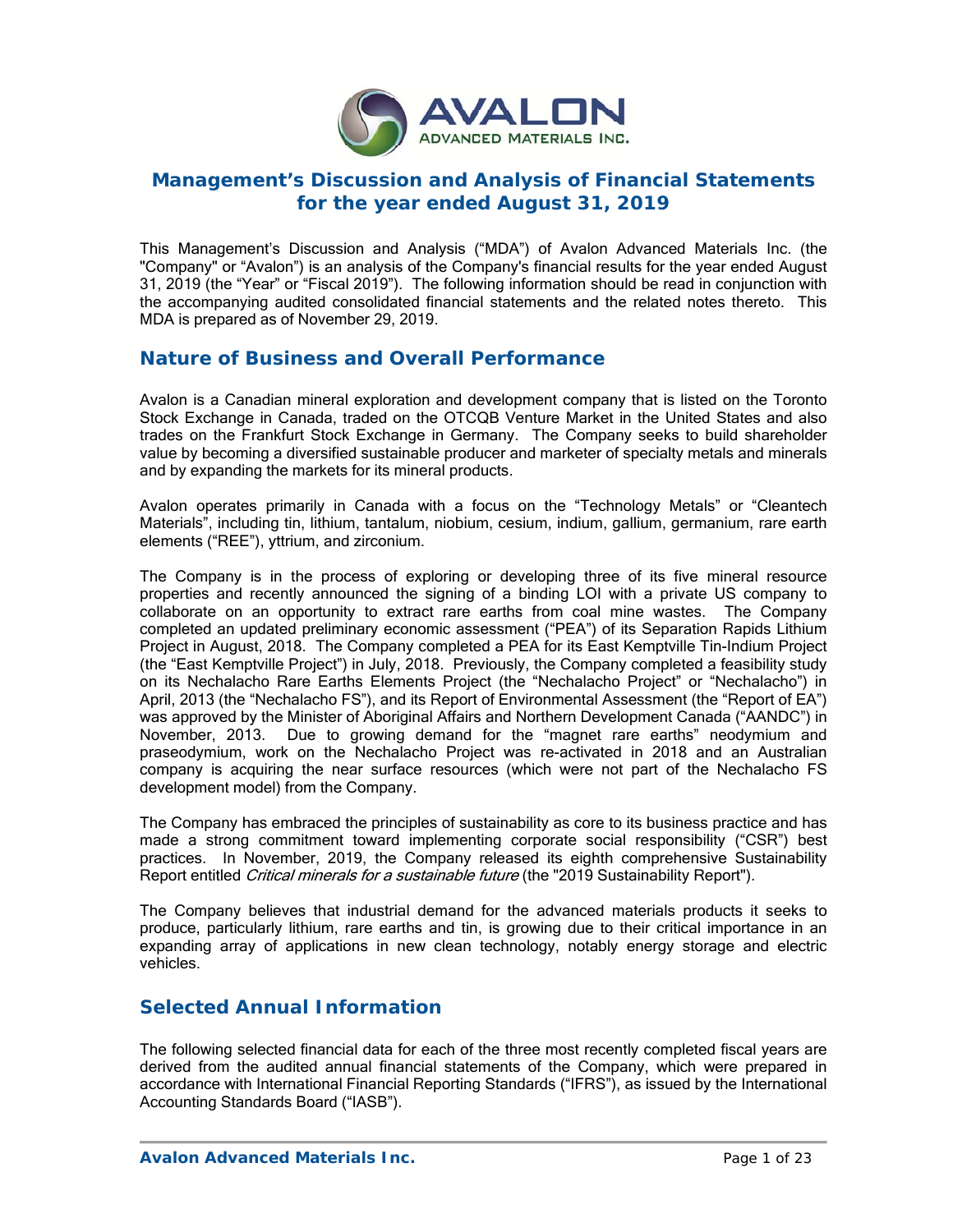| For the Years Ended August 31,                                          | 2019        | 2018        | 2017        |
|-------------------------------------------------------------------------|-------------|-------------|-------------|
|                                                                         | \$          | \$          | S           |
| Revenue                                                                 | 53,023      | 61,777      | 28,211      |
| Net Loss before discontinued operations                                 | 3,386,335   | 3,240,744   | 3,357,321   |
| Net Loss before discontinued operations, per share<br>basic and diluted | 0.012       | 0.015       | 0.018       |
| Net loss                                                                | 3,386,335   | 3,240,744   | 3,357,321   |
| Net loss, per share basic and diluted                                   | 0.012       | 0.015       | 0.018       |
| <b>Total assets</b>                                                     | 124,012,322 | 121,932,188 | 120,436,379 |
| Total long term liabilities                                             | 1,463,794   | 3,768,171   | 3,264,433   |
| Cash dividends                                                          |             |             |             |

The Company has recorded losses in each of its three most recently completed fiscal years and expects to continue to record losses until such time as an economic mineral deposit is developed and brought into profitable commercial operation on one or more of the Company's properties, or is otherwise disposed of at a profit. Since the Company has no ongoing revenue from operations, annual operating losses typically represent the sum of business expenses, any impairment losses recognized on its mineral properties and adjustments to the fair value for the derivative liabilities and convertible redeemable preferred shares. The Company may increase or decrease its level of business activity in coming years and if it does, investors can anticipate that the Company's annual operating losses will also increase or decrease until an economic operation is brought into profitable commercial production, or one or more of the Company's properties are disposed of at a profit.

# **Exploration and Development Activities**

Expenditures on resource properties for Fiscal 2019 totalled \$1,031,100, a 55% decrease from the level of expenditures for the year ended August 31, 2018 ("Fiscal 2018") which totaled \$2,272,883. Of these expenditures, 50% were incurred on the Separation Rapids Lithium Project, 31% were incurred on its East Kemptville Project and 19% were incurred on the Nechalacho Project. Expenditures on the Separation Rapids Lithium Project decreased to \$511,188 from \$1,487,340 in Fiscal 2018 due to reduced activity following the 2018 winter drilling program and the subsequent preparation of the updated PEA in 2018. Expenditures on the East Kemptville Project decreased to \$315,087 from \$505,102 in Fiscal 2018, also as a result of reduced activity following the preparation of the PEA in 2018. Expenditures on the Nechalacho Project decreased slightly to \$201,097 from \$259,681 in Fiscal 2018.

Resource property expenditures for the three months ended August 31, 2019 (the "Quarter") totalled \$156,856, a 70% decrease from the level of expenditures for the quarter ended August 31, 2018 (\$525,976) due to a lower level of exploration and development activity, as the Company spent a significant portion of its efforts assisting Cheetah Resources Pty Ltd. ("Cheetah") with its work program on the Nechalacho Project, for which Avalon was reimbursed. Of these expenditures, 99% were incurred on the Separation Rapids Lithium Project, 21% were incurred on the East Kemptville Project, and a recovery of 20% was recorded on the Nechalacho Project as some of Avalon's costs incurred in the prior quarter were recovered from Cheetah.

The Company has abandoned three peripheral exploration licences totalling approximately 2,137 hectares surrounding the East Kemptville Special Licence during Fiscal 2019, accordingly the costs incurred to-date of \$639,034 on the mineral claims under these exploration licences have been written off as an impairment loss during the Year. The Special Licence covering 1,165 hectares over the closed mine site remains as the Company's mineral tenure at East Kemptville and covers the known tin mineral deposits in the area.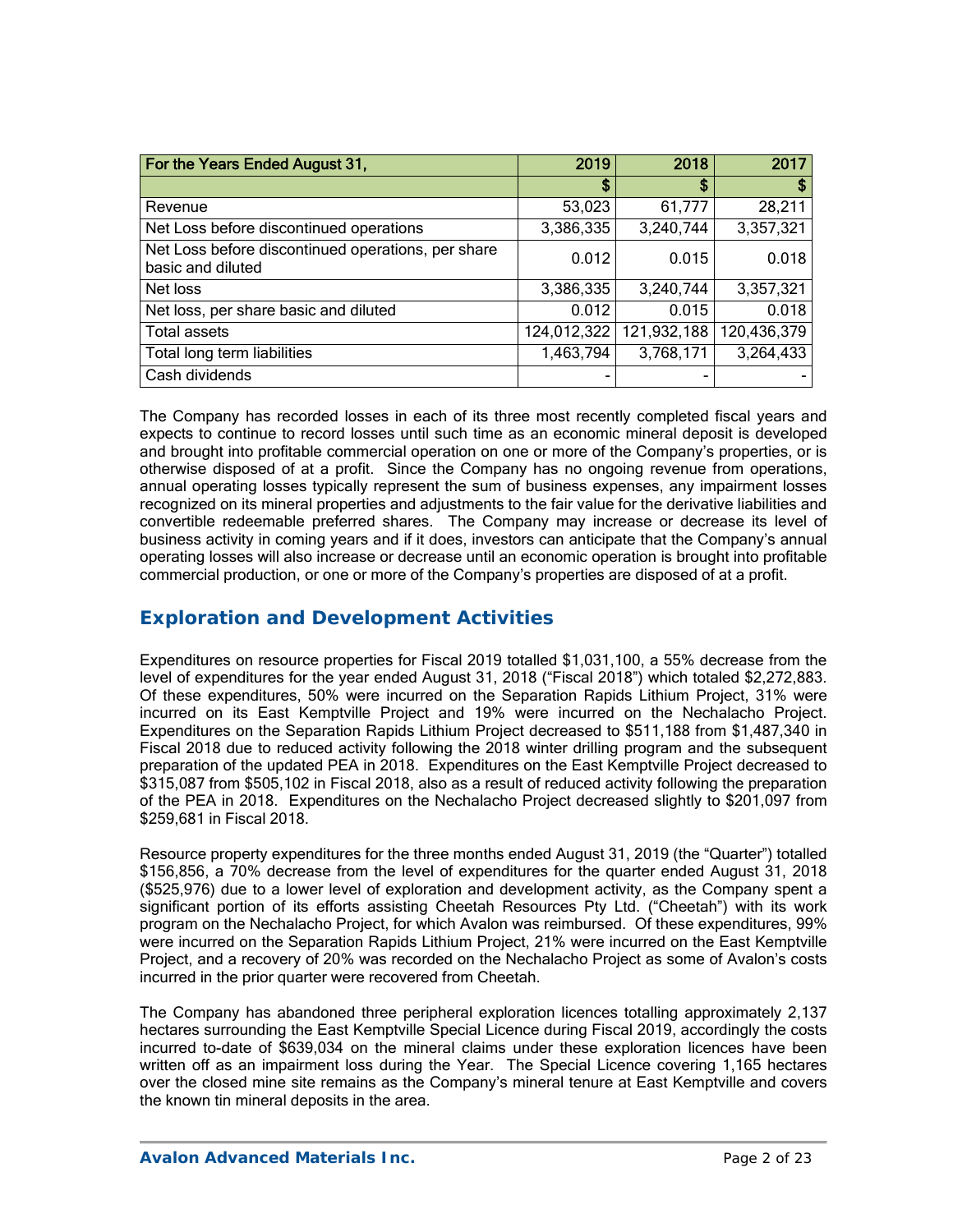## *Separation Rapids Lithium Project*

The Separation Rapids property consists of seventeen "new" mineral claims and one mining lease covering a combined area of approximately 3,910 hectares ("ha") (9,172 acres) in the Paterson Lake Area, Kenora Mining Division, Ontario, all of which are owned 100% by Avalon. The claims are referred to as new claims as the Ontario government changed the claim system in 2019 with the change having no material effect on Avalon's property. The lease covers an area of 420.39 hectares over the area of the main lithium pegmatite deposit and adjacent lands that may be used for mine development infrastructure. The deposit is a potential source of lithium minerals for use in the glass and ceramics industry and specialty composite materials as well as lithium compounds for the battery industry.

During fiscal 2018, the Company completed an updated PEA on a simplified business model that focuses on initial production of lithium mineral concentrates for the glass industry, with potential for future expansion into production of the battery materials lithium carbonate and/or lithium hydroxide. This smaller scale development model reduces capital expenditure requirements substantially from the original model completed in September, 2016, while generating attractive returns and reducing overall business and permitting risk.

During the Year, the Company incurred \$511,188 (2018 - \$1,487,340) in exploration and development expenditures on the Separation Rapids Lithium Project. Approximately 34% of these were incurred primarily on the geological mapping and geochemical sampling program completed in the fall of 2018, and geological and resource modelling, 25% was spent on on-going environmental studies and permitting, 30% on metallurgical testwork to produce a further 15kg of petalite product sample and to optimize recovery and lithium grade of petalite concentrate, and 8% was incurred on finalizing the updated PEA in September, 2018. In addition, approximately \$196,000 was expended on lithium market development work towards securing offtake agreements for the petalite products.

During the Quarter, the Company incurred \$155,113 (2018 - \$307,930) in exploration and development expenditures on the Separation Rapids Lithium Project. Approximately 31% of these were incurred primarily to support the geological modelling work on the project being conducted by doctoral students from McGill University and the University of Manitoba and on planning for a bulk sampling program tentatively scheduled for early 2020 subject to arranging financing, 20% was spent on permitting for the bulk sampling program and on-going environmental studies, and 46% on metallurgical testwork to optimize recovery and lithium grade of petalite concentrate. In addition, approximately \$48,000 was expended on lithium market development work towards securing offtake agreements for the petalite products.

### Lithium Markets

While lithium battery materials are getting most of the attention in the market and the media, demand for lithium in high strength glass products is also growing. Many existing and new high strength glass formulations for automotive, aircraft, cell phones, and video displays where durability and lightweight are key, require lithium to achieve the desired properties. Avalon's high purity petalite products are well-suited for this market. Global lithium prices are off their highs of last year with lithium carbonate reportedly near US\$10,000/tonne in October, 2019, while spodumene concentrate prices (6% Li<sub>2</sub>O, FOB Australia) are down to just above US\$ 600/tonne. The outlook for demand continues to be very good with companies like Tesla, Volkswagen, BMW and Toyota continuing to make positive announcements about their EV plans.

Numerous expressions of interest have been received from potential customers for the Company's lithium mineral products and discussions on off-take commitments with potential partners from Europe and China are ongoing. The Company is developing a work plan with a potential new partner to extract up to a 5,000 tonne bulk sample of the petalite ore for pilot plant processing. With demand for lithium growing rapidly and few advanced lithium projects ready to commence production, the Company is well-positioned to bring a new supply of lithium minerals to the market to serve priority customers, once project financing and all required permits are in place.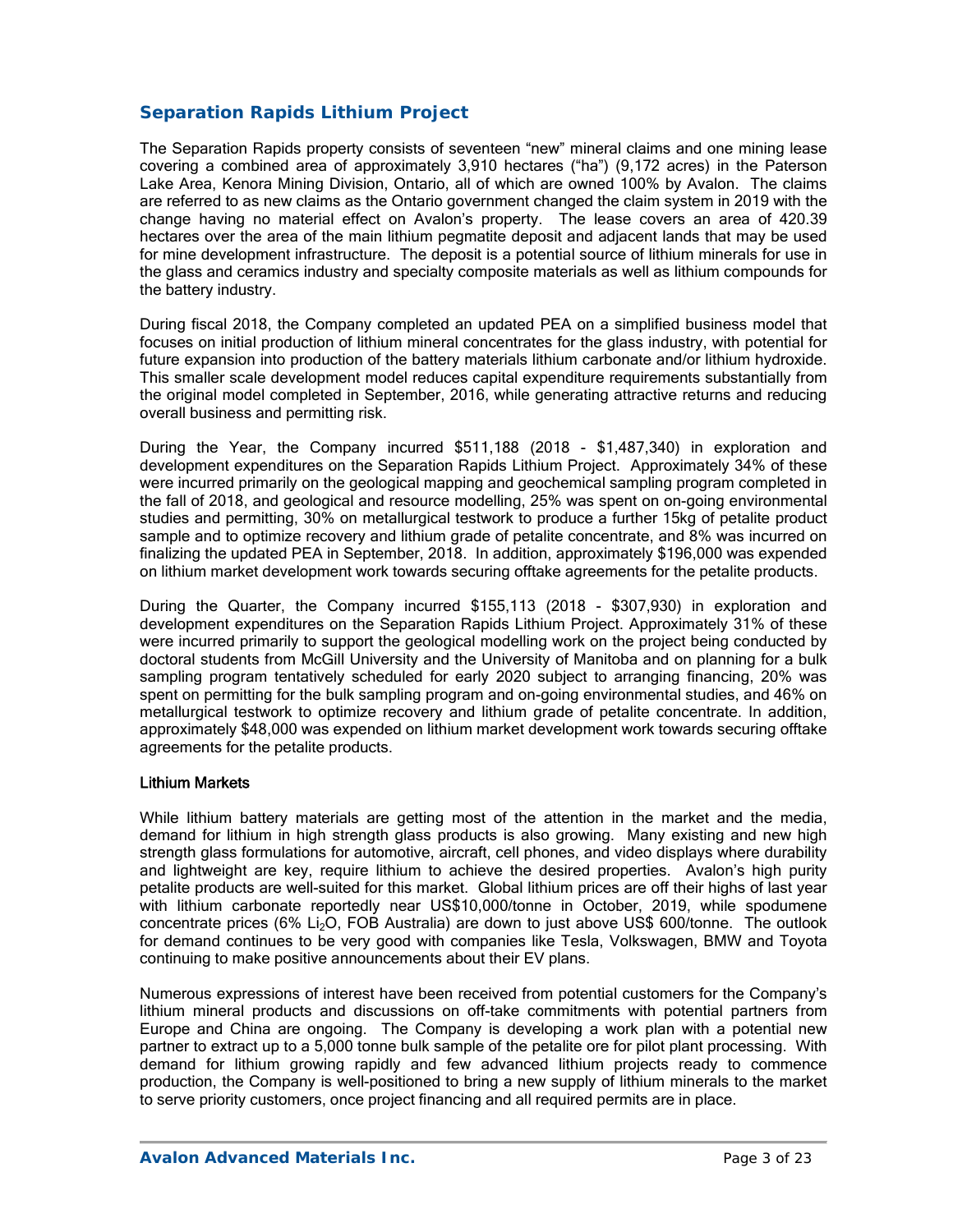### Environmental Assessment and Community Engagement

Avalon is committed to developing the Separation Rapids Lithium Project based on modern CSR principles and reporting on its performance in its annual Sustainability Reports. These CSR principles include commitments to minimize environmental impacts, ensuring the health and safety of employees, creating benefits for local communities and providing full transparency in its social and environmental performance. The Company and the project are now well known in the local community.

The project is located in the traditional land use area of the Wabaseemoong Independent Nations ("WIN") for which they have stewardship under an agreement with the Province. The Company first signed an MOU with WIN in 1999 which was renewed when the project was re-activated in 2013. Avalon management has been keeping WIN leadership informed on project activities and remains committed to fulfilling its community consultation obligations and partnering with WIN on business opportunities and providing training for community members. The Company has also initiated dialogue with the Métis Nation of Ontario which holds Indigenous rights in the area. Engagement is ongoing with local Indigenous communities, regulators, and local government who continue to be supportive of the project. Most recently, engagement on the update of the closure plan for the planned bulk sample program was completed.

As part of the update of the closure plan under the existing advanced exploration permit that was required for the planned bulk sample program, an engagement plan was prepared. It was approved by the Ministry of Mines and Northern Development and implemented. A multi ministry meeting was held to update the regulators on the project status and to obtain input to the proposed bulk sample program and the refined closure plan. The draft closure plan update was submitted and responses to minor comments received from interested stakeholders were prepared for final submission. Approval is anticipated early in the next quarter. A maintenance agreement and Quarry Permit from the Ministry of Natural Resources and Forestry allows for any needed road maintenance if required for bulk sampling.

### Future Work

The next step in the project's development is to proceed with a short pilot plant program on a bulk sample to finalize flowsheet parameters for engineering purposes including reagent recycling and water treatment processes, after which a feasibility study can be completed. This work is expected to proceed in 2020 subject to the completion of off-take or strategic partnership agreements and additional project financing being in place. Planning for this program has been initiated. The use of gravity concentration and ore sorting methods for up-grading mined ore are to be further investigated, the objective being to either produce a higher grade ore for direct sale or to reduce the Capex and Opex of the plant by feeding it a higher grade material. Some additional drilling is also contemplated to bring more of the Inferred resources into the Measured and Indicated categories and collect more geotechnical data for pit and infrastructure design work. Continued exploration on the Paterson Lake claims in the vicinity of the new Snowbank pegmatite discovery and the Glitter pegmatite is planned for summer, 2020, including drilling if funding is available. Environmental studies of the proposed power transmission line route will be initiated once funding is available. Permitting for the bulk sample was largely complete at the end of the Quarter. With the exception of the powerline route study, the environmental studies are largely complete. Once applications are submitted, it is anticipated that all necessary permits for construction can be obtained in under a year. Construction activities for many project components can be initiated prior to receipt of all permits.

Unless otherwise noted, the technical information on the Separation Rapids Lithium Project has been reviewed and approved by the Company's Senior Vice President, Metallurgy and Technology Development, Mr. David Marsh, FAusIMM (CP), or Dr. William Mercer, PhD, P.Geo. (Ontario), P. Geo. (NS), Vice President, Exploration, who are both Qualified Persons under NI 43-101.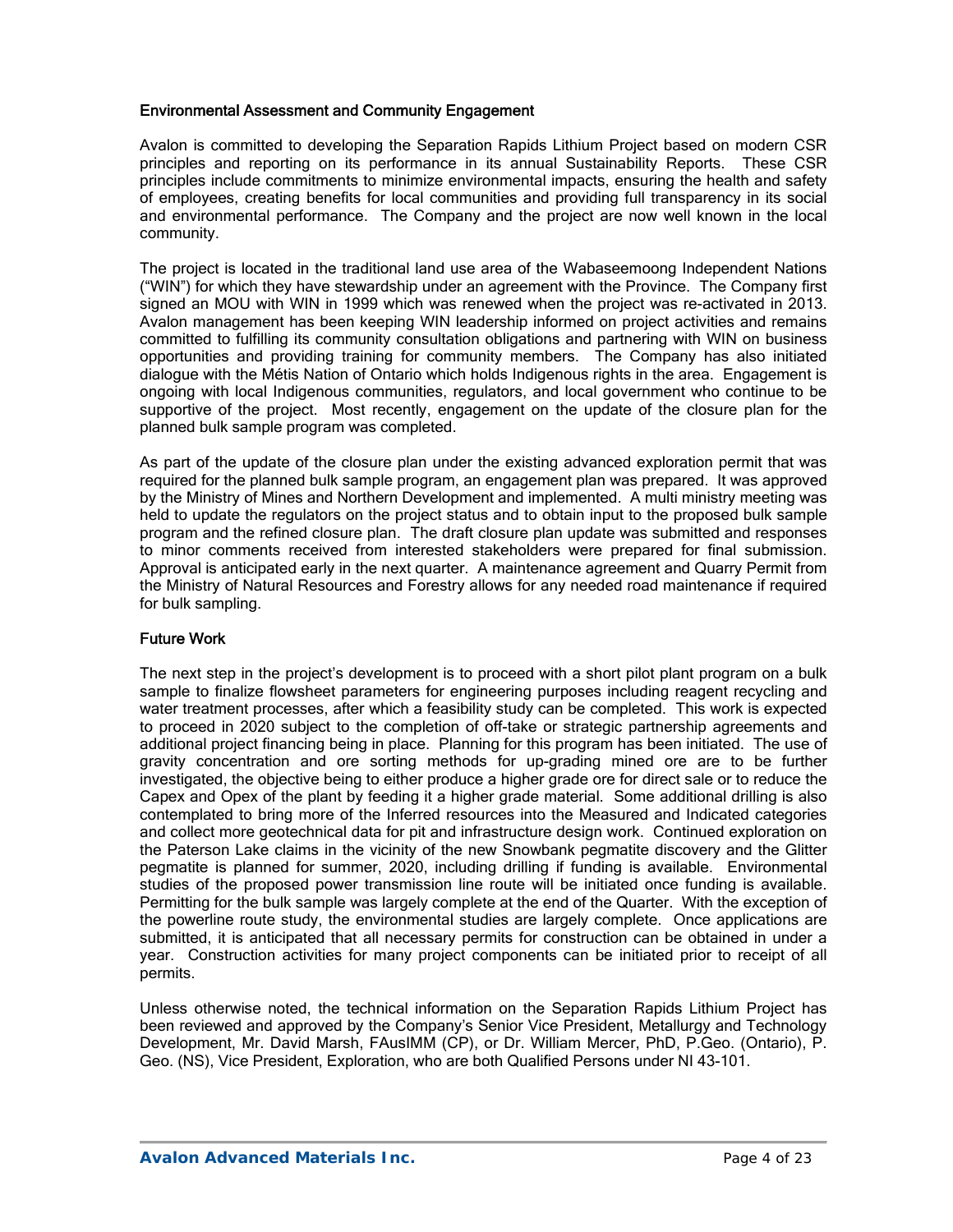## **Nechalacho Rare Earth Elements Project**

The Nechalacho Project is located at Thor Lake in the Mackenzie Mining District of the Northwest Territories ("NWT"), approximately 100 kilometres southeast of the city of Yellowknife. The property is now comprised of eight contiguous mining leases totalling 14,229 acres (5,786 hectares), after three mining claims totalling 332 hectares on the southwest side of the original five leases were converted to mining leases. The original five leases are subject to one independently owned 2.5% Net Smelter Returns ("NSR") royalty agreement. Avalon has the contractual right to buy out this royalty on the basis of a fixed formula, which is currently approximately \$1.6 million and which will increase at a rate equal to the Canadian prime rate until the royalty is bought out.

The property is situated in an area referred to as the Akaitcho Territory, an area which is subject to comprehensive land claim negotiations between the Government of Canada and the Treaty 8 Tribal Corporation, which consists of the Yellowknives Dene First Nation ("YKDFN"), the Deninu K'ue First Nation ("DKFN") and the Lutsel K'e Dene First Nation ("LKDFN"). The Company has signed an Accommodation Agreement with the DKFN. The Company also recognizes that the Tłįcho First Nation ("TFN") has a settled land claim with the Government of Canada which provides for certain harvesting rights in the area of the Nechalacho site. The general area around the Nechalacho site is subject to Indigenous rights asserted by two Métis organizations: the NWT Métis Nation ("NWTMN") and the North Slave Métis Alliance ("NSMA"). During 2014, Avalon concluded a Participation Agreement with the NWTMN and commenced discussions with the NSMA.

With the re-activation of the project in 2018, Avalon's exploration permitting allows for additional study at the T-Zone and historical areas, including partial dewatering of the adit for obtaining a bulk sample for testing. It also includes approval for the extension of the airstrip, road and plant site construction which can utilize any inert waste rock and optical sorting process rejects produced during exploration and development. In discussion with regulators, there is also potential to initiate future small scale pilot mining activities for bulk samples under the existing exploration permit or the existing early works Land Use Permit and Water License. This has the environmental and cost benefits of avoiding the need for additional quarry development, dramatically reduces water use and environmental footprint and allows for a rapid development of the low risk, low impact small scale mining activities.

During the Quarter, the Company and a private Australian company, Cheetah Resources Pty Ltd. ("Cheetah"), entered into a definitive agreement (the "Agreement"), under which Cheetah will acquire ownership of the near surface resources principally in the T-Zone and Tardiff Zones of the property ("Upper Zone Resources") for a total cash consideration of \$5 million while the Company will retain ownership of the mineral resources below a depth of 150 metres above sea level, a 3.0% NSR royalty (the "3.0% NSR Royalty") and will continue to have access to the property for exploration, development and mining purposes. Avalon has also agreed to waive the 3.0% NSR Royalty for the first five years of commercial production and to grant Cheetah the option to pay the Company \$2 million within eight years of the transaction closing to extend the waiver of this royalty in perpetuity. This agreement also grants Cheetah an option to purchase the Company's option in the 2.5% NSR Royalty for an inflation adjusted fixed amount estimated at \$1.5 million as at the agreement date, provided that, upon exercising the option, it extinguishes this royalty. Advance payments totalling \$3.2 million had been received by August 31, 2019 and the balance of \$1.8 million was received subsequent to August 31, 2019.

Avalon has continued to participate in advocacy efforts through the NWT and the Nunavut Chamber of Mines in 2018 and monitor GNWT regulatory developments.

Expenditures during the Year totalled \$201,097 (2018 - \$259,681), of which approximately \$138,000 were spent on the field sampling program conducted in September 2018 in the area of the T-Zone and Tardiff Zones, assay analysis on samples collected during the field program and resource modelling on the T-Zone and Tardiff Zones, with the balance being spent primarily on mining lease payments and preliminary ore-sorting process work.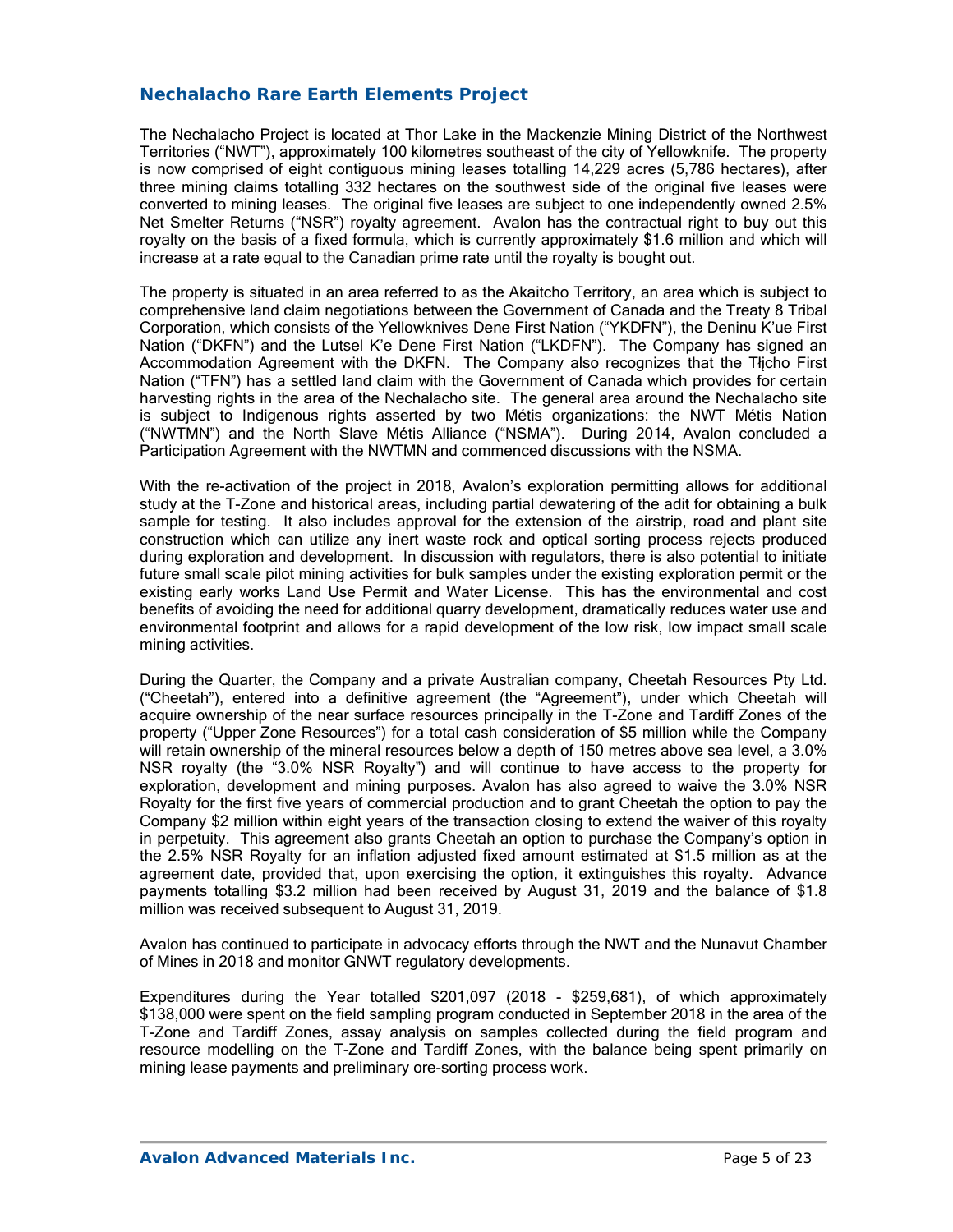Expenditures during the Quarter were a net recovery of \$30,434 (2018 – expenditures of \$38,161), which were incurred primarily on geological resource modelling work on the T-Zone and on-going sample storage costs, offset by a recovery of some of Avalon's costs incurred in the prior quarter from Cheetah.

### Rare Earth Markets

Interest in creating new rare earth supply chains outside China has revived due to the ongoing uncertainty around security of supply in the wake on the recent US China "trade war" and permitting issues Lynas Corporation has faced in maintaining operations with its Rare Earth Separation Plant and Refinery in Malaysia. Rare earth magnets remain vital to many clean technology applications requiring high efficiency, lightweight electric motors and generators. This includes motors for electric vehicles, which can require 5-10kg of rare earth magnets per vehicle.

### Recent Work and Future Development Plans

Avalon and Cheetah are now in the process of closing the Agreement. If Cheetah implements additional infrastructure development at site, this could reduce Avalon's future development costs on its own portion of the project.

Avalon completed a brief geological program in July, 2019 at the project on behalf of Cheetah. This program comprised resampling historic core from the T Zone. This work assisted in drill targeting for a drill program planned and completed by Avalon in September-October, 2019 on behalf of Cheetah.

Unless otherwise noted, the technical information on the Nechalacho Project has been reviewed and approved either by the Company's Senior Vice President Metallurgy and Technology Development, Mr. David Marsh, FAusIMM (CP), or Dr. William Mercer, PhD, P.Geo. (Ontario), P. Geo. (NWT), Vice President, Exploration, who are both Qualified Persons under NI 43-101.

### *East Kemptville Tin-Indium Project*

The 100% owned East Kemptville Tin-Indium Project is located 55km northeast of Yarmouth, Nova Scotia, Canada. The property consists of a Special Licence covering 1,165 hectares (2,880 acres). East Kemptville was an operating tin mine from 1985-1992 and was North America's only large primary tin producer, before closing prematurely in 1992 due to a collapse in tin prices. Increasing global demand for tin and tightening supplies have resulted in strengthening tin prices, creating an opportunity for Avalon to consider re-developing East Kemptville.

Avalon is presently in the process of securing full tenure to the site under a mineral lease to put the Company in a position to re-start production at a small scale, utilizing the existing stockpile resources for initial feed to a gravity concentrator, supplemented by accessing near-surface higher grade tin resources. The present model will remediate the existing environmental liability and ultimately result in the full rehabilitation of the site. During fiscal 2018 the Company completed a PEA based on this initial re-development model that indicated positive economics.

During the Quarter, the Company continued preparing the application for the mineral lease which was largely completed in December, 2018. As a result of regulatory changes to the Mining Act, some minor additional work is ongoing to meet new requirements for the closure plan. Submission of the Closure Plan is scheduled for Q4 calendar 2019 or early 2020. A preliminary external review was completed that supports the concept and certification. Once received, the Mineral Lease will allow Avalon to proceed with site development once final feasibility study work is completed and project financing is in place. Environmental baseline work was completed to allow the finalization of the Environmental Impact Assessment (referred to as a Project Environmental Assessment Designation in Nova Scotia) and the Crown Land Lease Transfer. These processes are anticipated to take approximately 4-6 months once submitted and therefore should be completed in late 2019 or early 2020. This will include the environmental benefits of the ongoing ore-sorting test work which reduces waste volumes and water and energy use. Once all approvals are in place, financing is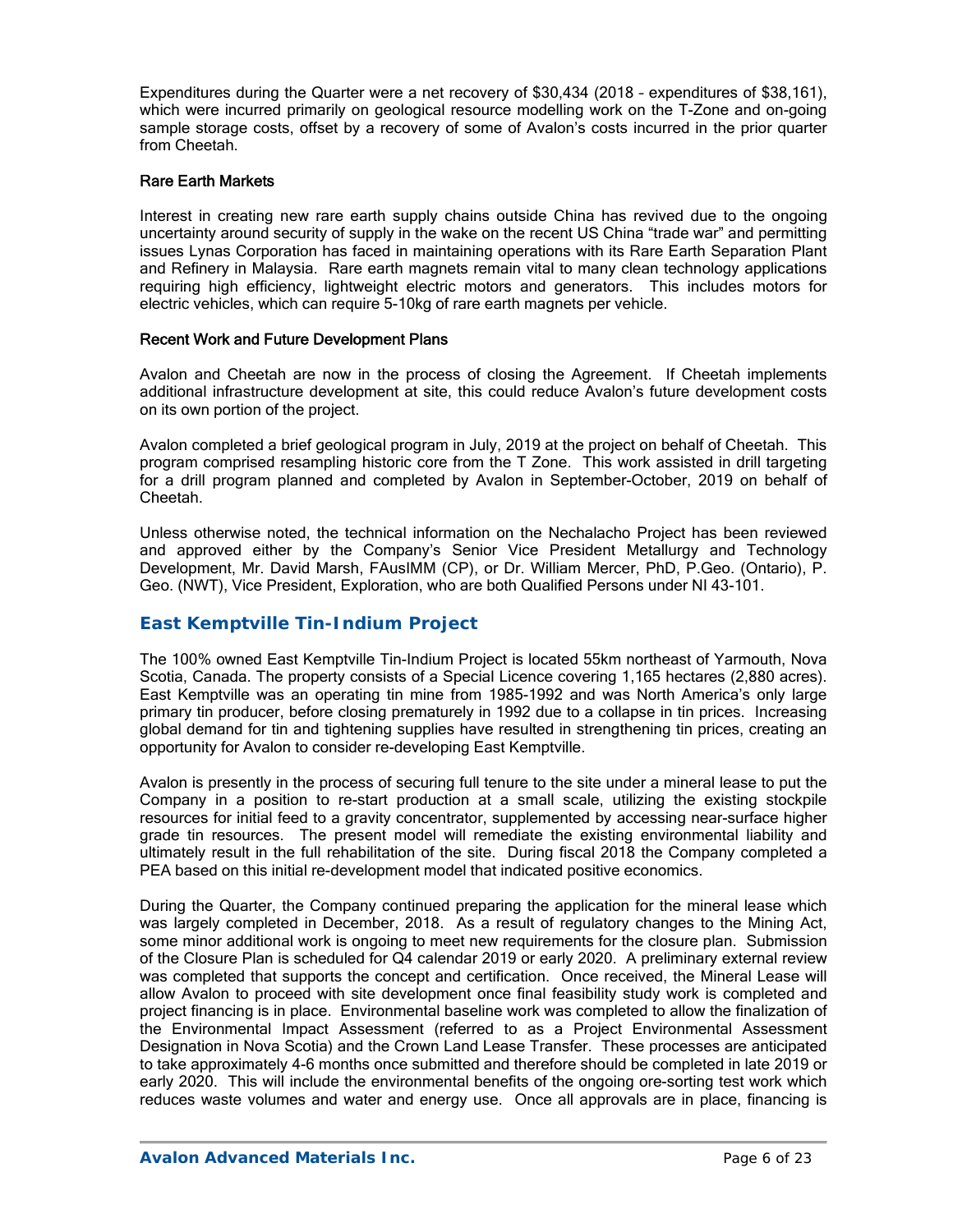secured and feasibility work completed, the operation could be brought to initial production in 12-16 months.

The Company incurred \$315,087 (2018 - \$505,102) in expenditures during the Year on the East Kemptville Project. Approximately 39% of these expenditures were spent on bulk sampling from the stockpile, assay analysis and modelling of the stockpile tin resource, 41% incurred on permitting and environmental studies, and 19% on metallurgical testwork and finalizing the PEA in September, 2018.

The Company incurred \$32,064 (2018 - \$159,125) in expenditures during the Quarter on the East Kemptville Project, which were mainly incurred on environmental studies and permitting and planning for the confirmation drilling program of the stockpile.

### Project Development Update

Subsequent to the end of the Quarter, as disclosed in the Company's news release dated September 13, 2019, encouraging preliminary results were reported from the ore-sorting testwork being conducted by Cronimet Mining Processing SA (Pty) Ltd ("CMPSA") on the 28 tonne bulk sample collected from the stockpile in January, 2019. While final analytical results are not yet available, visual examination of the products by CMPSA indicate tin recoveries that are exceeding expectations. Avalon is now planning to proceed with a Feasibility Study in collaboration with CMPSA to incorporate the ore-sorting results into the project development model. This is expected to be completed in 2020. Additional work at the East Kemptville site planned for the summer was delayed, pending completion of the final agreement with the surface rights holder on the transfer of surface tenure. This agreement is now expected to be finalized in early 2020, after which the stockpile drilling and final environmental studies can proceed.

In addition to extensive engagement during the year with NGOs, political and business leaders, engagement continued to accelerate with the Acadia First Nation ("AFN") during the Quarter. Regular meetings have been scheduled with AFN leadership to discuss business opportunities. A meeting was previously held with the Benefits Committee of the KMKNO (Provincial Mi'kmaq) Assembly toward concluding an IBA type agreement and to initiate their input into the permitting process. The responsibility for the IBA negotiation was transferred to the local AFN, which will simplify and improve this process. The AFN continue to be supportive of the Company's development plans for the East Kemptville site. It was mutually agreed to put a hold on additional agreement discussions until financing is confirmed to move the project forward.

The ore-sorting testwork, combined with a confirmation drilling program on the stockpile, will be utilized to finalize the small-scale site re-development model to the feasibility level of confidence. On permitting, in addition to the Mining Lease and Crown Land Lease transfer, work will also be initiated on the required Industrial Approval.

Unless otherwise noted, the technical information on the East Kemptville Tin-Indium Project has been reviewed and approved either by the Company's Senior Vice President Metallurgy and Technology Development, Mr. David Marsh, FAusIMM (CP), or Dr. William Mercer, PhD, P.Geo. (Ontario), P. Geo. (NS), Vice President, Exploration, who are both Qualified Persons under NI 43- 101.

## *Lilypad Cesium Project*

The Lilypad Cesium Project consists of 14 "new" claims, totalling slightly over 3,279 ha, covering a field of lithium, tantalum and cesium mineralized pegmatites, and located 150 kilometres northeast of Pickle Lake, Ontario. The claims were staked by the Company between January, 1999 and October, 2000 and are 100% owned by the Company with no underlying royalties. The claims are referred to as new claims as the Ontario government changed the claim system in 2019 with the change having no material effect on Avalon's property. Previous owners of the property drilled some 50 shallow drill holes and Avalon completed 32 drill holes totalling 4,781 metres in 2000 and 2001 in a program focused primarily on tantalum potential that produced encouraging initial results including the discovery of significant cesium mineralization as the ore mineral pollucite.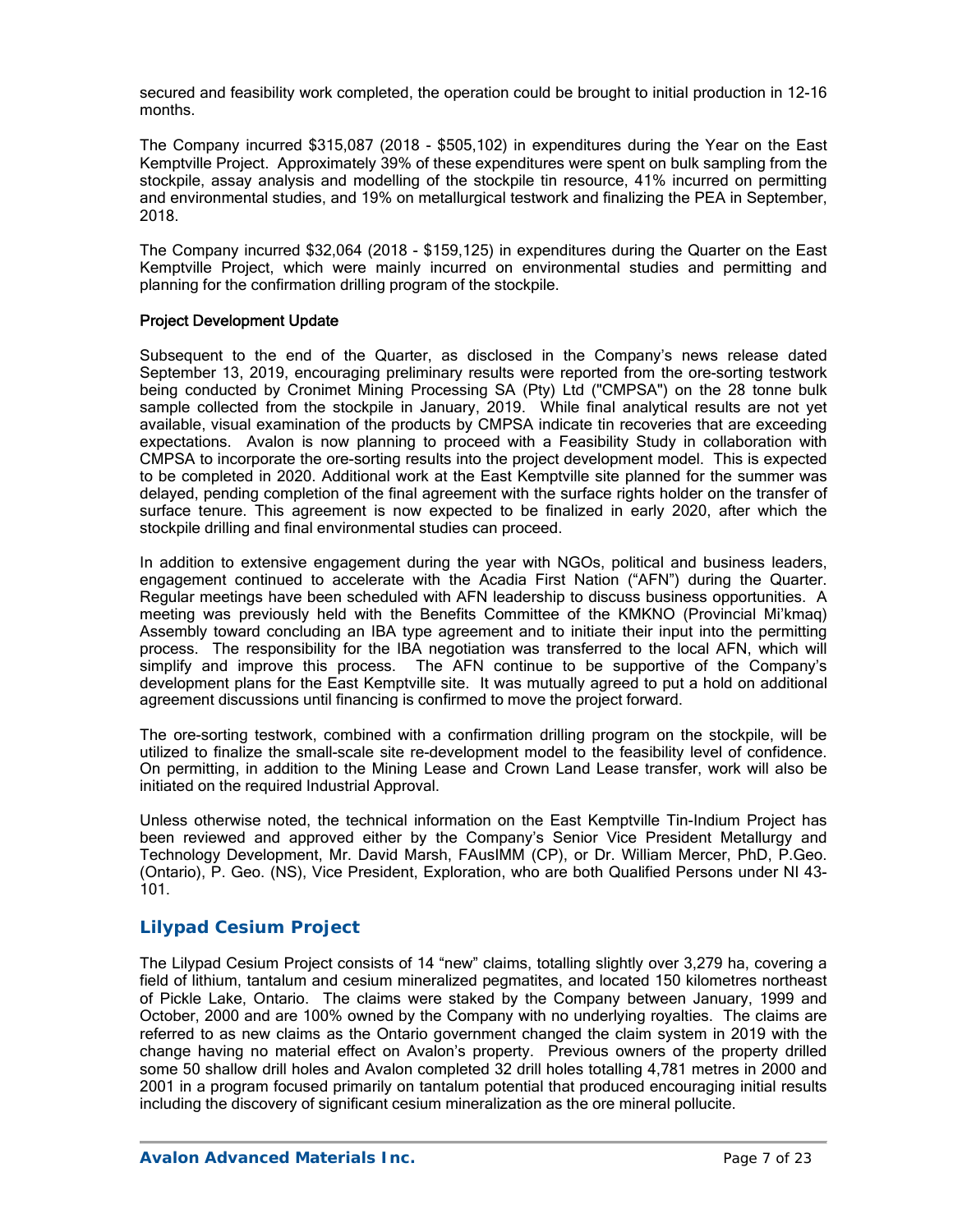The project has been inactive since 2002 awaiting a recovery in tantalum prices or new demand for cesium minerals. Two developments in 2018 have encouraged Avalon to resume exploration at the property. Firstly, development plans for the Ring of Fire area, north of the property, increase the probability of new road access being developed into the area in the near future. Secondly, because of recent increasing market interest in both lithium and cesium, a field program is justified primarily to further investigate the cesium potential of the property due to a global supply shortage. During Fiscal 2019, Cabot Corp. announced the sale of its Specialty Fluids division (owner of the polluciteproducing Tanco Mine in Manitoba) to Sinomine, a large Chinese mining and chemical company with a division focused on rare metals supply. This news suggests that an opportunity may now exist to create a new pollucite supply chain to serve cesium markets outside China.

Renewed exploration work now planned for summer 2020, subject to financing, will comprise geological mapping and geochemical sampling to better understand cesium distribution, identify new drill targets, initiate preliminary environmental activities and to obtain samples suitable for metallurgical testwork. The 2000 and 2001 work program recognized exceptional cesium potential over a broad area on the property with drill intercepts assaying up to  $6.205\%$  Cs<sub>2</sub>O over 1.70 metres in one mineralized dyke known as the Pollucite Dyke.

The project is located in the traditional territory of the Eabametoong First Nation. The Company has re-started discussions with community leadership on opportunities for collaboration.

## *Other Projects*

In October, 2019, the Company signed a letter of intent with a private US company, Coal Strategy Advisors, LLC, ("CSA") to earn up to a 50% interest in the Will Scarlett Rare Earths Recovery Project ("Will Scarlett") located near Marion, Illinois. Will Scarlett is a closed coal mine site where recent geochemical sampling has found elevated levels of rare earth elements (or "REE") and other metallic elements such as cobalt, nickel, lithium, manganese and zinc in mine waste materials. The rare earths are found at Will Scarlett in the acid mine drainage ("AMD") and in the precipitates generated from lime treatment of the AMD to neutralize the acidity. Sampling of the precipitates and AMD has revealed high concentrations of total rare earth oxides in excess of 500 ppm. Also notable is that, unlike most hardrock rare earth resources, no significant uranium or thorium has been detected associated with the rare earths at Will Scarlett. Avalon and CSA plan to proceed immediately with analytical and process testwork to confirm concentration levels and the most efficient extraction process to recover the rare earths from the AMD and precipitates. Avalon and CSA will enter a formal joint venture agreement once the full scope of work required to advance the project to initial production is determined.

While the Warren Township Anorthosite Project remains inactive, the Company continues to monitor the markets for calcium feldspar products, where demand appears to be growing as evidenced by new production from Greenland reported by Hudson Resources Inc.. There is also renewed exploration activity in the Shawmere Anorthosite complex by another company exploring on claims located to the north of the Warren Township Project.

# **Corporate Social Responsibility**

In November 2019, the Company released its 2019 Sustainability Report, which is available for download on the Company's website at: http://www.avalonAM.com

The 2019 Sustainability Report was prepared in accordance with the streamlined October 2016 Global Reporting Standards. The 2019 Sustainability Report incorporates a self-assessment of Fiscal 2019 performance and sets targets for 2020 against the applicable Mining Association of Canada "Toward Sustainable Mining" indicators. Notably, Avalon completed risk assessments and updated all Emergency Response Plans for the sites where work was completed during the fiscal year. All work at sites were completed without environmental or health and safety incidents.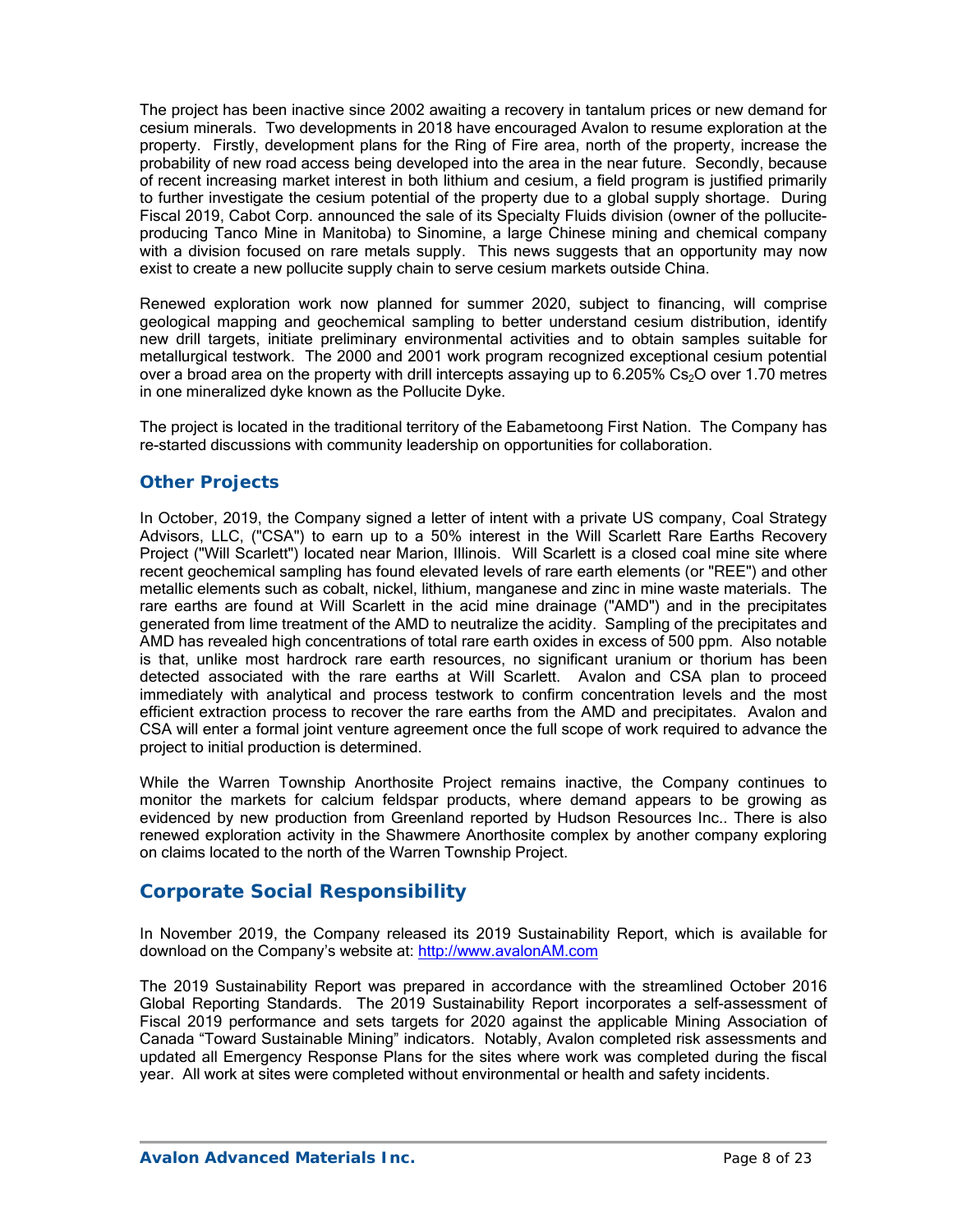In addition to the Company's safety performance, the report includes many other accomplishments such as community outreach, and metallurgical process improvements that contribute to improved environmental performance. Avalon is committed to working closely with its Indigenous partners to create lasting economic and social benefits in the communities. Dialogue is ongoing with the Acadia First Nation in Nova Scotia as it relates to the East Kemptville Project and with Wabaseemoong Independent Nations ("WIN") and Métis Nation of Ontario with respect to the Separation Rapids Lithium Project, and was recently initiated with new Eabametoong First Nation Chief, Harvey Yesno for the Lilypad Cesium Project.

Avalon's leading sustainability efforts are also benefitting the exploration industry. During Fiscal 2019, the Prospectors and Developers Association of Canada ("PDAC") has adopted Avalon's energy monitoring system and published it for its members, as well as working with regulators to develop balanced regulations with applicability to Avalon projects. Avalon is participating in a multistakeholder development of a climate change risk assessment and will utilize it, if applicable, to augment existing risk assessments and project design. Avalon also supported PDAC in the development of training materials for the Mining Association of Canada's Toward Sustainable Mining's Community of Interest Panel regarding the exploration industry. PDAC may further adapt them for a broad range of educational applications.

The Company's focus is on materials that enable clean technology, including solar and wind power. In order to do this sustainably, Avalon designs its operations to minimize environmental impacts and greenhouse gas emissions, while planning for rehabilitation and productive use of the land post closure. The Company also now incorporates a staged-development approach to its cleantech materials projects, which involves starting production at a modest scale, to minimize project footprint and potential risks to environment, while also reducing investment risk and creating opportunities for its Indigenous business partners. Further, Avalon is a leader in looking at closed mine sites as opportunities to remediate long term environmental liabilities through economic extraction of valuable minerals from waste materials using new technologies such as sensor-based ore-sorting.

Being a recognized sustainability leader reduces costs and facilitates good relationships with regulators and communities, which helps in the acquisition of permits in a more timely and cost effective manner. This helps facilitate the acquisition of our social license to operate. Avalon believes that responsible users of our clean tech materials will require increasingly sustainable sources for their materials which provides Avalon with a strategic advantage.

# **Administration and Other**

Corporate and Administrative expenses totalled \$2,415,003 during Fiscal 2019, an 11% decrease from the amount incurred in Fiscal 2018 (\$2,724,759). The main areas of decreased operating expenses for the Year were expenses on public and investor relations, marketing and sales, and insurance.

Salaries and benefits for the Year increased by approximately 3% to \$1,433,624 compared to \$1,387,249 in Fiscal 2018 reflecting a consistent level of staffing and salary levels. The slight increase in salaries and benefits was primarily related to the increase in the provision for accrued vacation days.

Expenses on public and investor relations for the Year decreased by \$209,201 (54%) to \$180,684 compared to \$389,885 in Fiscal 2018. The decrease is primarily related to the reduced amount of work provided by consultants with respect to investor relations activities in the US and in Europe. The Company also participated in fewer capital and investment conferences during the Year compared to Fiscal 2018. Investor relations activities were accelerated subsequent to the end of the Quarter, with renewed investor interest in critical minerals that can be sustainably produced. This included participation in a technology-oriented Microcap investment conference in New York in September and other meetings with private investors.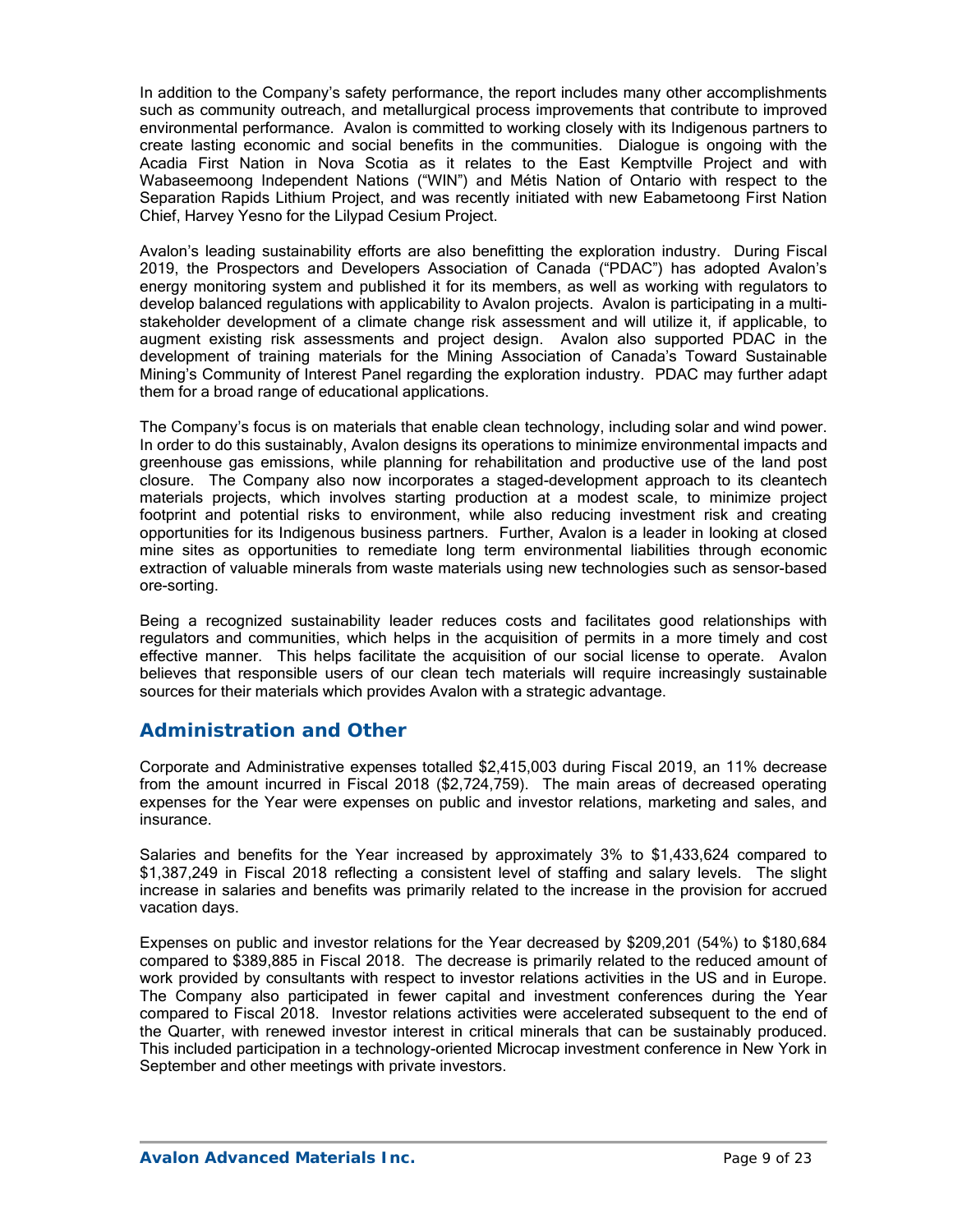Marketing and sales related expenses for the Year decreased by \$55,373 (73%) to \$20,346 compared to Fiscal 2018, which primarily related to the decrease in travel for meetings with potential customers. The Company also participated in fewer industry conferences.

Insurance expenses decreased by \$35,072 (28%) to \$91,751 during the Year compared to Fiscal 2018, which primarily related to the reduction in premiums for the Company's directors' and officers' liability insurance policy.

The Company recognized a financing transaction cost expense of \$177,503 during the Year relating to the issuance of the convertible note payable issued on November 30, 2018, and the financing transaction cost expense of \$634,912 recognized in Fiscal 2018 was related to the issuances of 300 B1 Preferred Shares and 150 C1 Preferred Shares in January 2018 and June 2018, respectively.

Share based compensation decreased to \$78,844 for the Year compared to \$149,286 for Fiscal 2018. This decrease is primarily related to the decrease in the estimated fair values of options earned during the Year compared to Fiscal 2018.

On August 31, 2019, the fair values of the Company's outstanding derivative liabilities (which included the warrants denominated in US\$ and warrants with exercise prices that are subject to adjustment from time to time in the event of certain common share rights offerings) were remeasured using the Black-Scholes pricing model, which resulted in a gain of \$126,951 for the Year (being the decrease in the estimated value of these warrants between August 31, 2019 and August 31, 2018) and a gain of \$558,601 for the Quarter (being the decrease in the estimated value of these warrants between May 31, 2019 and August 31, 2019). The changes in the estimated value of these warrants are mainly caused by the fluctuation in the trading price of the Company's common shares on August 31, 2019 compared to August 31, 2018 and May 31, 2019.

The fair values of the Company's outstanding convertible redeemable preferred shares (issued in March 2017, January 2018 and June 2018) were also re-measured, which resulted in losses of \$376,688 and \$47,250 for the Year and the Quarter, respectively.

Corporate and Administrative expenses totalled \$569,167 during the Quarter, a 12% decrease from the amount incurred during the comparative quarter in Fiscal 2018 (\$648,159). The main area of decreased operating expenses for the Quarter was expenses on public and investor relations, which were partly offset by the increase in salaries and benefits.

Expenses on public and investor relations decreased by \$103,399 (82%) compared to the same quarter in Fiscal 2018. The decrease is primarily related to the reduced amount of work provided by consultants with respect to investor relations activities. The Company also participated in fewer capital and investment conferences during the Quarter compared to the same quarter in Fiscal 2018.

Salaries and benefits increased by \$31,064 (10%) to \$351,153 compared to \$320,089 for the same quarter in Fiscal 2018. This increase is primarily related to the increased staffing level for the Quarter compared to the same quarter in Fiscal 2019.

Share based compensation expense totalled \$16,760 for the Quarter compared to \$36,824 for the same quarter in Fiscal 2018. This decrease is primarily related to the decrease in the estimated fair values of options and the decreased number of options earned during the Quarter compared to the same quarter in Fiscal 2018.

# **Summary of Quarterly Results**

The following selected financial data is derived from the unaudited condensed consolidated interim financial statements and financial information of the Company.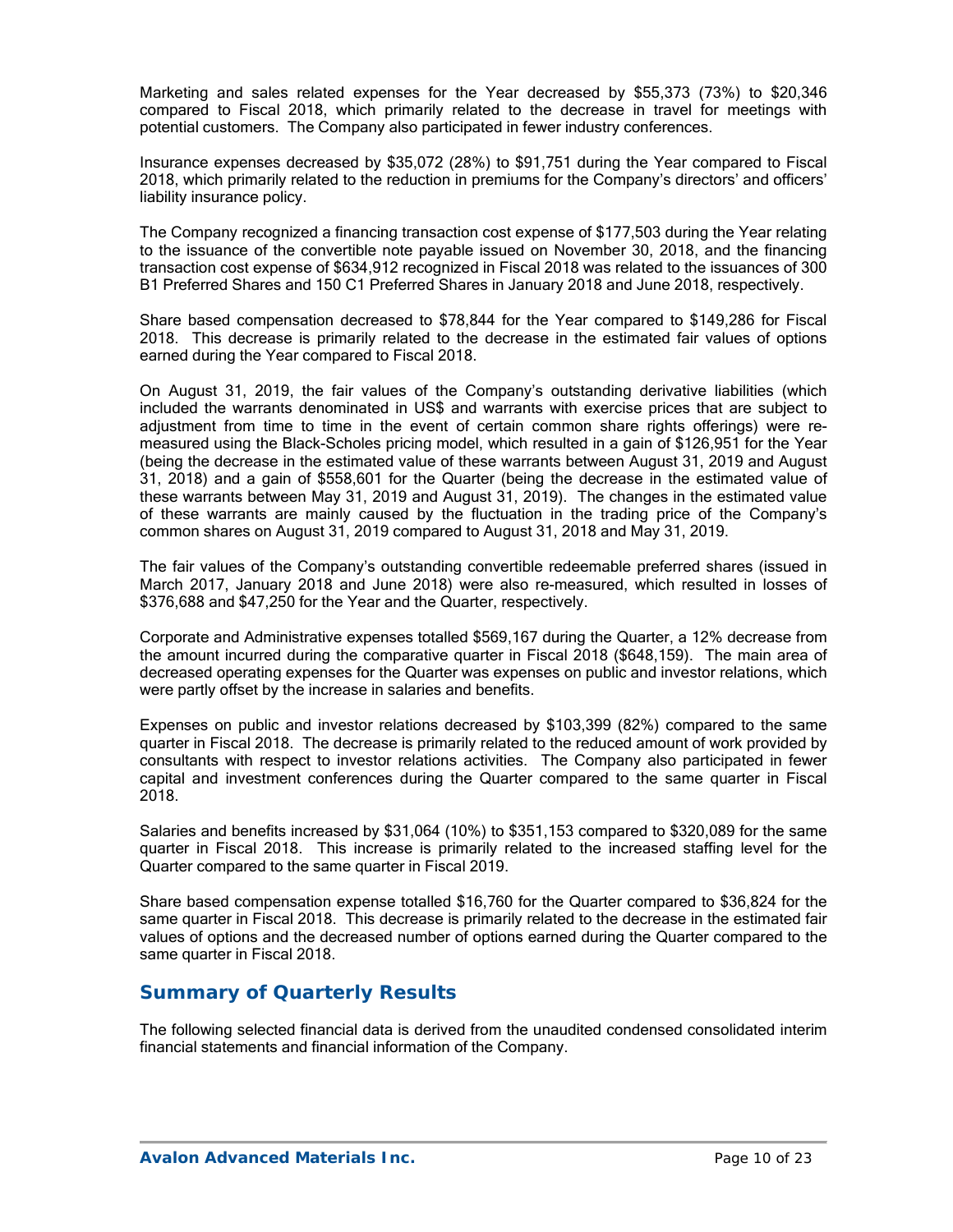| <b>Fiscal Year</b>                         | 2019    |               |                | 2018           |         |               |                |                |
|--------------------------------------------|---------|---------------|----------------|----------------|---------|---------------|----------------|----------------|
| For the Quarters Ended                     | Aug. 31 | <b>May 31</b> | <b>Feb. 28</b> | <b>Nov. 30</b> | Aug. 31 | <b>May 31</b> | <b>Feb. 28</b> | <b>Nov. 30</b> |
|                                            |         |               |                |                |         |               |                |                |
| Revenue                                    | 13.301  | 10,655        | 15,126         | 13.941         | 14.340  | 20.204        | 12.484         | 14,749         |
| Net Loss before discontinued<br>operations | 50,259  | 1,127,319     | 638,820        | .569.937       | 786.927 | 682.931       | 1,142,848      | 628,038        |
| Net Loss                                   | 50,259  | 1.127.319     | 638,820        | .569.937       | 786.927 | 682.931       | 1.142.848      | 628,038        |
| Net Loss, per share, basic<br>land diluted | 0.000   | 0.004         | 0.002          | 0.006          | 0.004   | 0.003         | 0.005          | 0.003          |

The fluctuation in quarterly net loss is primarily due to share-based compensation expenses recognized as stock options granted to directors, officers, employees and consultants of the Company are earned, the impairment losses recognized on resource properties, changes in the fair value of derivative liabilities and convertible redeemable preference shares, and expensed financing transaction costs. The costs of resource properties are written down at the time the properties are abandoned or considered to be impaired in value.

# **Liquidity and Capital Resources**

In management's view, given the nature of the Company's operations, which consists mainly of the exploration and development of mineral properties, the most relevant financial information relates primarily to current liquidity, solvency, and planned property expenditures. The Company's financial success will be dependent on the economic viability of its resource properties and the extent to which it can discover and develop new mineral deposits. Such development may take several years to complete and the amount of resulting income, if any, is difficult to determine. The sales value of any mineralization discovered by the Company is largely dependent on factors beyond the Company's control, including the market value of the metals and minerals to be produced.

The Company manages its capital structure and makes adjustments to it based on the funds available to the Company in light of changes in general economic conditions, the Company's short term working capital requirements, and its planned exploration and development program expenditure requirements.

As the Company is in the development stage, its principal source of capital is from the issuance of equity securities. In addition, the Agreement with Cheetah allows the Company to source \$5 million in non-dilutive working capital to cover its immediate needs for operating expenses. In order to achieve its objectives, the Company expects to spend its existing working capital and raise additional funds as required.

As at August 31, 2019, the Company has current assets of \$4,965,281 and current liabilities of \$4,321,273. The holder of the Company's convertible redeemable preferred shares is entitled to demand repayment of the applicable redemption value per share in cash (which totalled \$912,500 as at August 31, 2019) upon the occurrence of certain Redemption Events. Excluding the deferred flow-through share premium of \$47,481, the Company's adjusted working capital was \$691,489 (calculated by adding back the deferred flow-through share premium of \$47,481 to the working capital of \$644,008). As the de-recognition of the balance of the deferred flow-through share premium will not require the future outflow of resources by the Company, it is management's belief that the adjusted working capital figure provides useful information in assessing the Company's liquidity risk. As at August 31, 2018, the Company had adjusted working capital deficit of \$170,908 and cash and cash equivalents on hand of \$319,057.

The Company's monthly operating expenditures, excluding expenditures on resource property work programs, average \$260,000 during periods of moderate project activity. The Company's contemplated resource property expenditures for Fiscal 2020, assuming the requisite financing is in place, are budgeted at approximately \$2,700,000.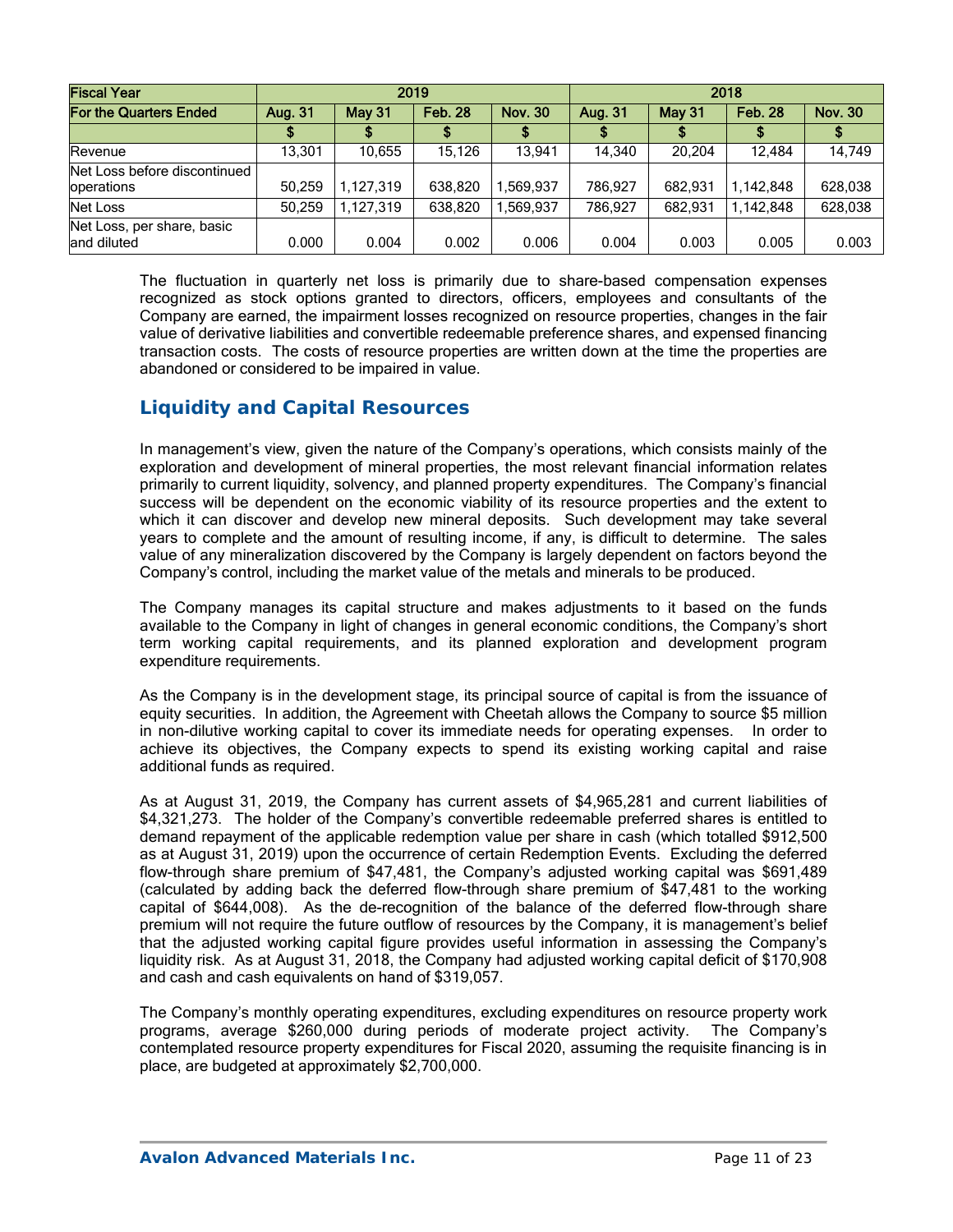As disclosed earlier under "Nechalacho Rare Earth Elements Project", subsequent to the Year, the Company has received the final \$1.8 million in cash payments from Cheetah.

The Company will need to raise additional capital to fund significant new work programs on the Separation Rapids Lithium, East Kemptville and Lilypad Projects. Initiatives to raise additional capital are in progress. There continues to be some uncertainty as to the Company's ability to raise sufficient additional funds on favourable terms for all of its planned program expenditures. Discussions with potential joint venture partners to provide project financing are ongoing. These conditions create some uncertainty about the Company's ability to continue as a going concern. The Company's expenditures on other discretionary exploration and development activities have some scope for flexibility in terms of amount and timing, which can be adjusted accordingly.

The Company does not have any externally imposed capital requirements other than those certain Redemption Events contained in the preferred share terms. The Company continues to work on attracting more substantial project financing through the participation of one or more strategic partners, a long term construction debt financing facility, and/or through the equity markets. If the Company is not able to secure financing on satisfactory terms, expenditures on the development of its projects will need to be delayed.

All of the Company's resource properties are owned, leased or licenced with minimal holding costs. The most significant holding costs being annual lease rental fees on Nechalacho of \$24,841 and the annual expenditures related to the mining leases at Separation Rapids and Warren Township totalling \$3,327. As at August 31, 2019, the Company is required to incur additional Canadian Exploration Expenditures of \$221,580 by December 31, 2019. This amount represents the remaining balance of the required expenditures resulting from the private placement completed in December, 2018.

A joint venture with an industry partner or end-user may represent an attractive alternative for financing the further stages in the development of any of the Company's projects once the capital requirements become relatively large.

The Company has an operating lease for its premises. As at the date of this MDA, the minimum lease commitments under these leases are as follows:

Fiscal year ended August 31, 2020 \$ 125,297

| ∼∽∽                 | ັ | 120.LV  |
|---------------------|---|---------|
| 2021                | S | 214,644 |
| 2022                | S | 216,921 |
| 2023                | S | 221,474 |
| 2024                | S | 223.751 |
| 2025 and thereafter | S | 74.584  |
|                     |   |         |

## **Off Balance Sheet Arrangements**

As at August 31, 2019, the Company had no material off balance sheet arrangements such as guaranteed contracts, contingent interests in assets transferred to an entity, derivative instrument obligations or any instruments that could trigger financing, market or credit risk to the Company.

# **Transactions with Related Parties**

Balances and transactions between the Company and its subsidiaries have been eliminated on consolidation and are not disclosed here. Details of the transactions between the Company and other related parties are disclosed below: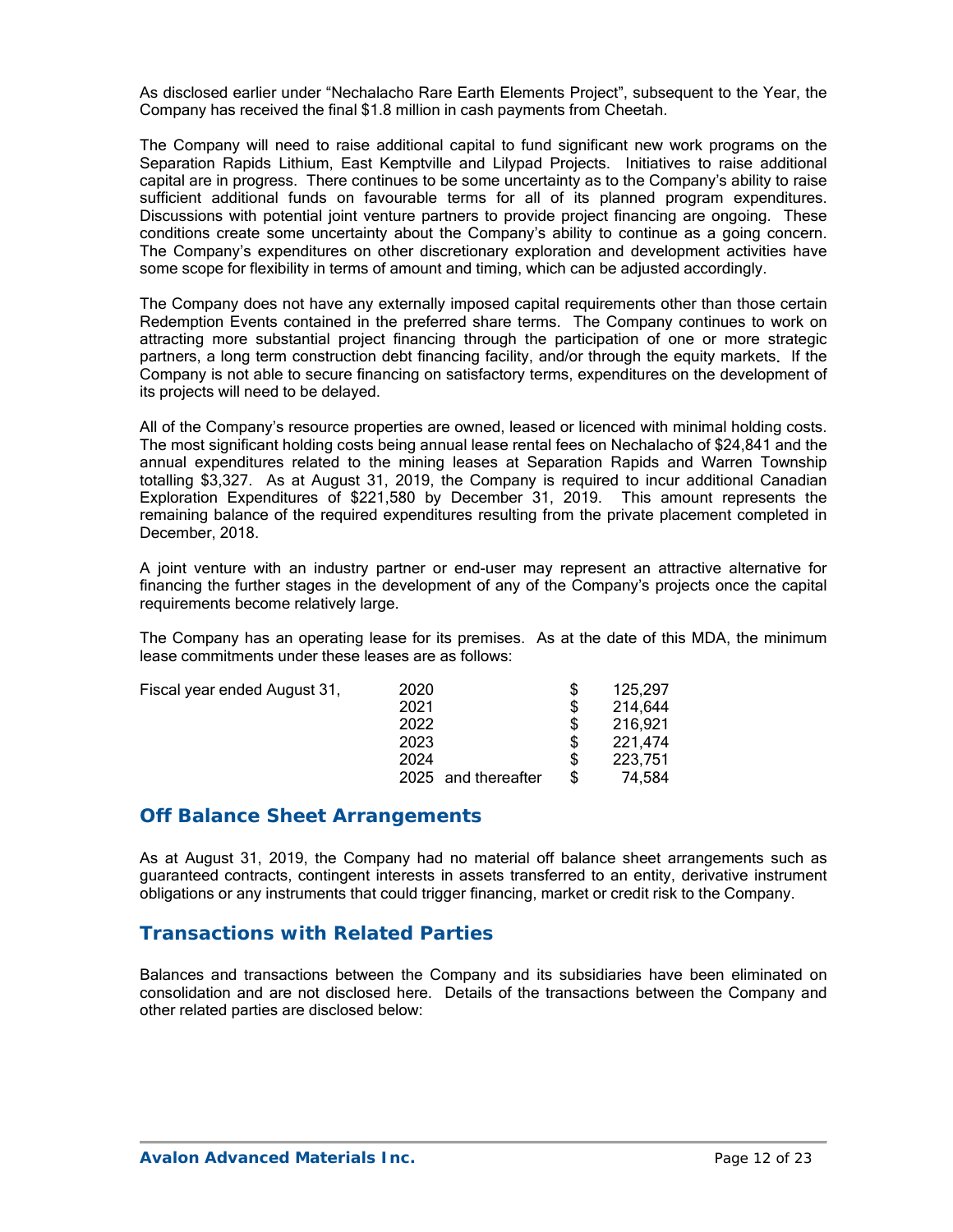a) Trading transactions

There have been no material trading transactions with related parties during each of the years ended August 31, 2019, 2018 and 2017, other than the participation by certain related parties in certain equity offerings as listed below:

- i) the participation by certain related parties in the November 2017 Private Placement, whereby Donald Bubar, Director, President and CEO, Mark Wiseman, Vice President Sustainability, Patricia Mohr, former Director subscribed for 200,000, 55,000 and 50,000 flow-through shares at \$0.145 per share, respectively; and
- ii) in November 2018, Mr. Donald Bubar subscribed for 1,000,000 Units at \$0.07 per Unit as described in Note 14b.
- b) Compensation of key management personnel

The remuneration of directors and other key members of the Company's senior management team during the three and twelve months ended August 31, 2019 and 2018 are as follows:

|                                                       | <b>Three Months Ended</b> |                    |    |                    | <b>Twelve months Ended</b> |                    |  |
|-------------------------------------------------------|---------------------------|--------------------|----|--------------------|----------------------------|--------------------|--|
|                                                       |                           | August 31,<br>2019 |    | August 31,<br>2018 | August 31,<br>2019         | August 31,<br>2018 |  |
| Salaries, benefits and directors' fees <sup>(1)</sup> | \$                        | 357.744            | \$ | 418.547            | \$1,551,593                | \$1,692,551        |  |
| Share based compensation <sup>(2)</sup>               |                           | 13,699             |    | 23,905             | 70,992                     | 118,991            |  |
|                                                       |                           | 371,443            |    | 442.452            | 1,622,585                  | 1,811,542          |  |

- $(1)$  Salaries and benefits of key management personnel capitalized to exploration and evaluation assets and PPE for the three and twelve months ended August 31, 2019 totaled \$57,029 (2018 -
- \$164,641) and \$343,246 (2018 \$577,224), respectively.<br><sup>(2)</sup> Fair value of stock options earned and recognized as share based compensation during the respective reporting period.

Unpaid directors' fees and salaries included in accrued liabilities and owing to the directors and members of the Company's senior management team totaled \$566,685 as at August 31, 2019 (August 31, 2018 - \$137,500).

## **Subsequent Events**

Subsequent to the end of the Year, the Company:

- a) granted an aggregate of 675,000 stock options with a weighted average exercise price of \$0.08 per share to certain employees, directors and consultants of the Company. The weighted average contract life of these options at issuance was 3.4 years;
- b) issued a total of 7,676,845 common shares pursuant to the conversion of 30 B1 Preferred Shares and 20 C1 Preferred Shares;
- c) issued 2,846,254 common shares pursuant to the conversion of \$116,667 of the Convertible Note Payable;
- d) as described earlier received the remaining cash payments of \$1.8 million related to the sale of a certain portion of the Nechalacho resources;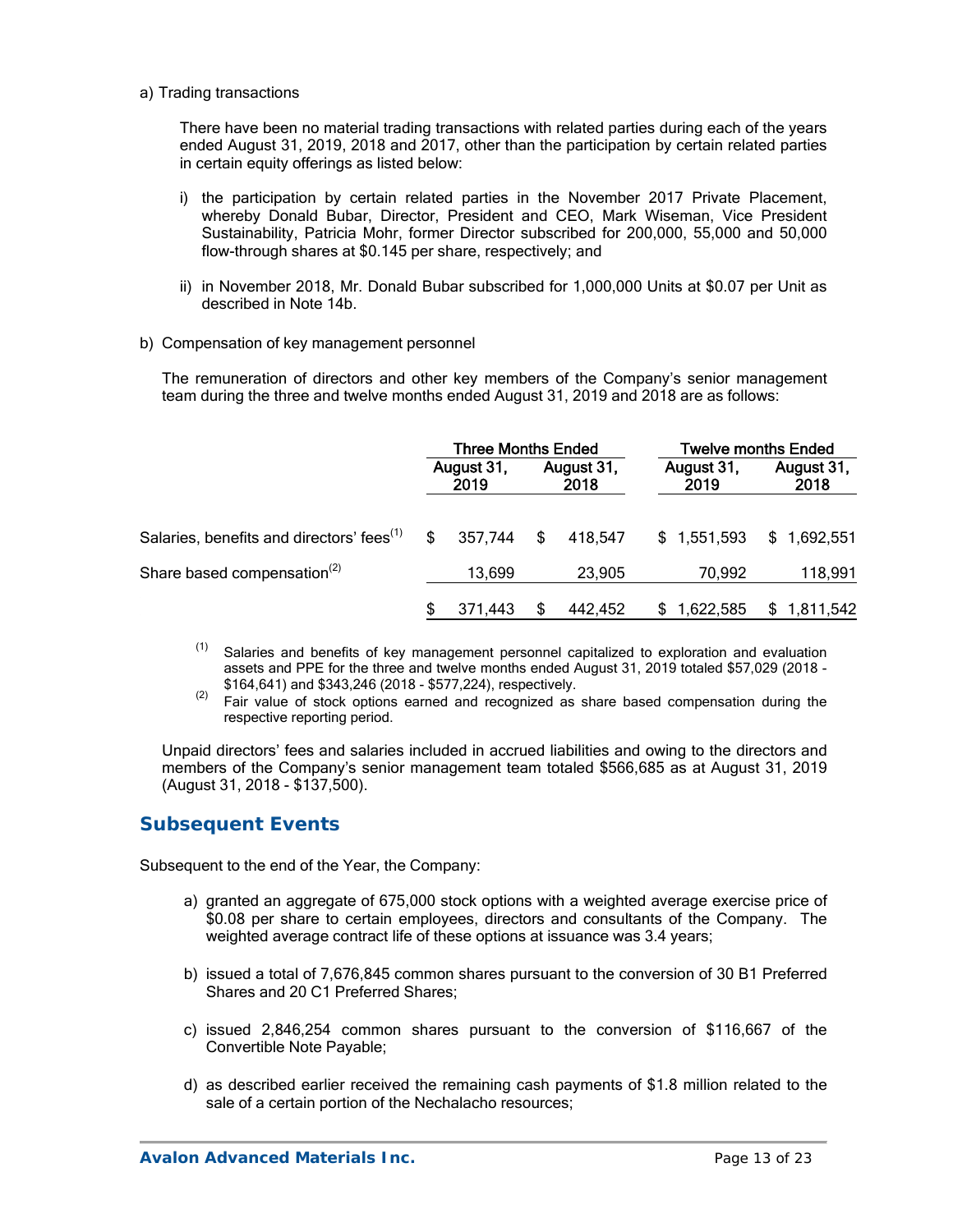- e) had 1,085,000 stock options with an average exercise price of \$0.26 per share expire;
- f) had 2,400,000 warrants with an exercise price of \$0.16 per share expire; and
- g) had 288,000 brokers' compensation warrants with an exercise price of \$0.15 per share expire.

## **Financial Instruments**

The Company's financial instruments consist of cash and cash equivalents, receivables, accounts payable and accrued liabilities, convertible note payable, convertible redeemable preferred shares, warrants denominated in foreign currency, and warrants with exercise prices that are subject to adjustment from time to time.

Management does not believe these financial instruments expose the Company to any significant interest, currency or credit risks arising from these financial instruments. The fair market values of cash and cash equivalents, receivables, and accounts payable and accrued liabilities approximate their carrying values.

The Company has 6,466,513 warrants outstanding as at August 31, 2019, with an original exercise price of US\$0.56 per share ("US\$ Warrants"). These warrants are subject to certain anti-dilution provisions, which may reduce the exercise price, with a floor of US\$0.5095 per share. The adjusted exercise price as calculated by the anti-dilution provisions as at August 31, 2019 and as at the date of this MDA is US\$0.5223. These warrants are exercisable until June 13, 2021. These warrants were recorded at fair value at the time of issuance, and are re-measured at fair value using the Black-Scholes pricing model at each financial statement reporting date, with the resulting change in fair value being recorded in the statement of comprehensive loss.

As the Company has the right to redeem all of the outstanding B1 and C1 Preferred Shares at any time at a 5% premium to the redemption value, the total fair value of the 85 B1 Preferred Shares and the 60 C1 Preferred Shares as at August 31, 2019 is \$580,125 and \$378,000, respectively. The number of common shares to be issued would be 23,856,209 if all of the outstanding B1 and C1 Preferred Shares had been converted into common shares based on the closing price of the Company's common shares on the TSX of \$0.045 on August 31, 2019.

As the Company has the option to buy back the convertible note at any time for the outstanding face value, as such the fair value of the convertible note as at August 31, 2019 is its face value of \$175,000. The number of common shares to be issued would be 4,861,111 if the entire note balance of \$175,000 had been converted into common shares based on the closing price of the Company's common shares on the TSX of \$0.045 on August 31, 2019.

Interest income from cash and cash equivalents are recorded in the statement of comprehensive loss.

# **Outstanding Share Data**

### *a) Common and Preferred Shares*

The Company is presently authorized to issue an unlimited number of common shares without par value. The Company is also authorized to issue up to 25,000,000 preferred shares without par value, of which 950 have been issued and 145 are outstanding as at August 31, 2019.

As at August 31, 2019, the Company had 314,652,449 common shares, 85 Series B1 Preferred Shares and 60 Series C1 Preferred Shares issued and outstanding. Subsequent to the end of the Year, and as described earlier under "Subsequent Events", 10,523,099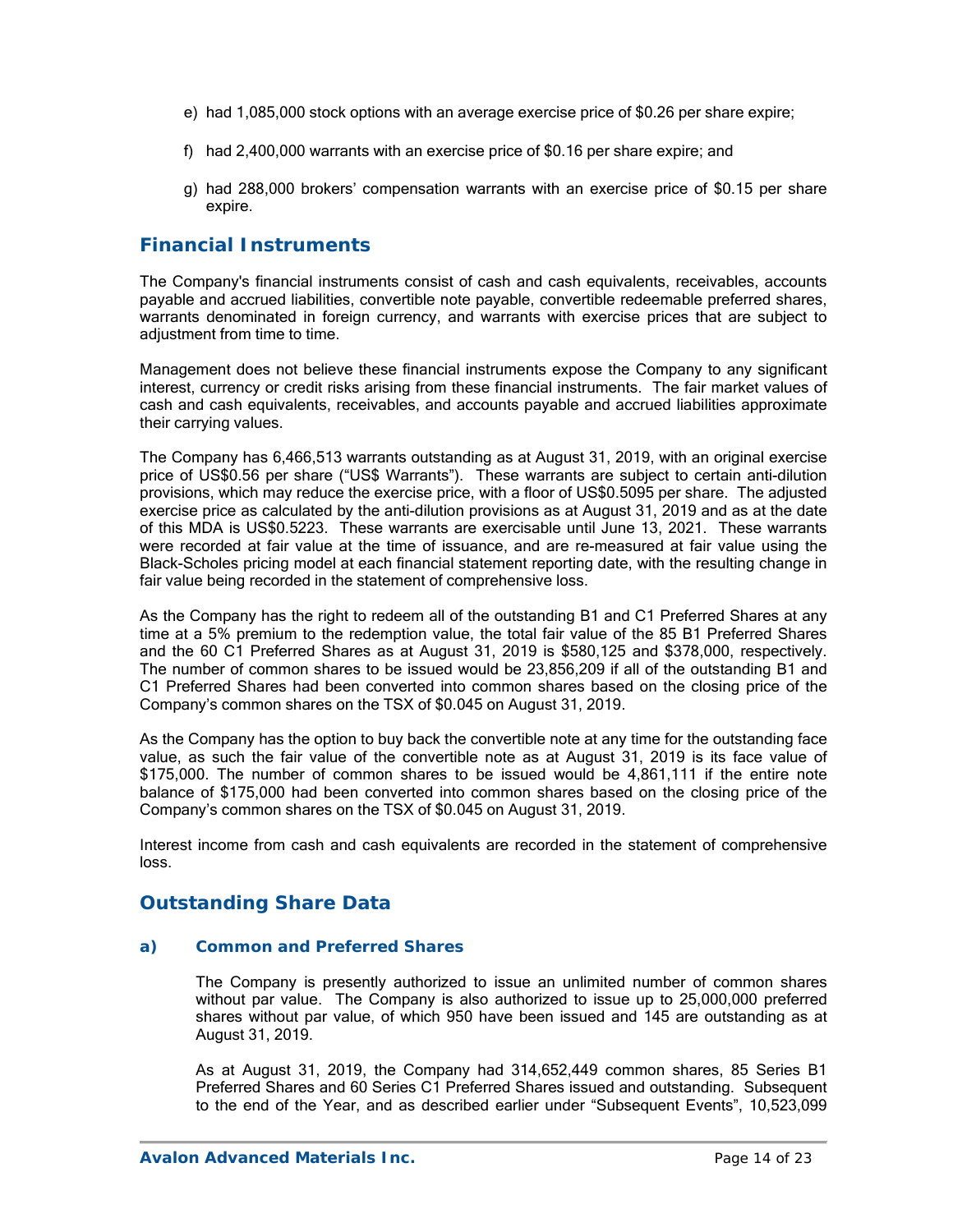shares were issued pursuant to the conversion of 30 B1 Preferred Shares, 20 C1 Preferred Shares and \$116,667 of the convertible note payable. As at the date of this MDA, the Company has 325,175,548 common shares, 55 Series B1 Preferred Shares and 40 Series C1 Preferred Shares outstanding.

### *b) Options*

As at August 31, 2019, the Company had an aggregate of 9,396,250 incentive stock options outstanding with a weighted average exercise price of \$0.16 (of which 6,147,500 were vested and 3,248,750 were unvested). Subsequent to the end of the Quarter, 675,000 options were granted and 1,085,000 options expired (as described earlier under "Subsequent Events"). As at the date of this MDA, the Company has 8,986,250 incentive stock options with a weighted average exercise price of \$0.14 outstanding.

### *c) Warrants*

As at August 31, 2019 the Company has the following common share purchase warrants outstanding:

- i. 6,466,513 US\$ Warrants, with an original exercise price of US\$0.56 per share and are exercisable until June 13, 2021. These warrants are also subject to certain anti-dilution provisions, which may reduce the exercise price, with a floor of US\$0.5095 per share. The adjusted exercise price as calculated by the antidilution provisions as at May 31, 2019 and as at the date of this MDA is US\$0.5223;
- ii. 20,000 warrants, issued pursuant to the Accommodation Agreement, with an average exercise price of \$0.22 per share and will expire as follows: 10,000 warrants on July 31, 2020 and 10,000 warrants on August 2, 2021;
- iii. 2,400,000 warrants with an exercise price of \$0.16 per share and exercisable until November 3, 2019;
- iv. 6,900,000 A1 Warrants with an exercise price of \$0.23 per common share which are exercisable until March 10, 2022;
- v. 6,250,000 B1 Warrants with an exercise price of \$0.15 per common share which are exercisable until January 15, 2023;
- vi. 1,400,000 warrants with an exercise price of \$0.12 per share expiring on June 29, 2020, or if the closing price of the common shares on the TSX is \$0.16 or higher for a period of twenty consecutive trading days after June 29, 2018, the Company may, by notice to the holder reduce the expiry date of the warrants to not less than 30 days from the date of such notice;
- vii. 2,250,000 warrants with an exercise price of \$0.12 per share expiring on July 11, 2020, or if the closing price of the common shares on the TSX is \$0.16 or higher for a period of twenty consecutive trading days after July 11, 2018, the Company may, by notice to the holder reduce the expiry date of the warrants to not less than 30 days from the date of such notice;
- viii. 3,750,000 C1 Warrants with an exercise price of \$0.125 per common share which are exercisable until June 29, 2023;
- ix. 1,900,000 warrants with an exercise price of \$0.12 per share expiring on November 1, 2020, or if the closing price of the common shares on the TSX is \$0.16 or higher for a period of twenty consecutive trading days after November 1,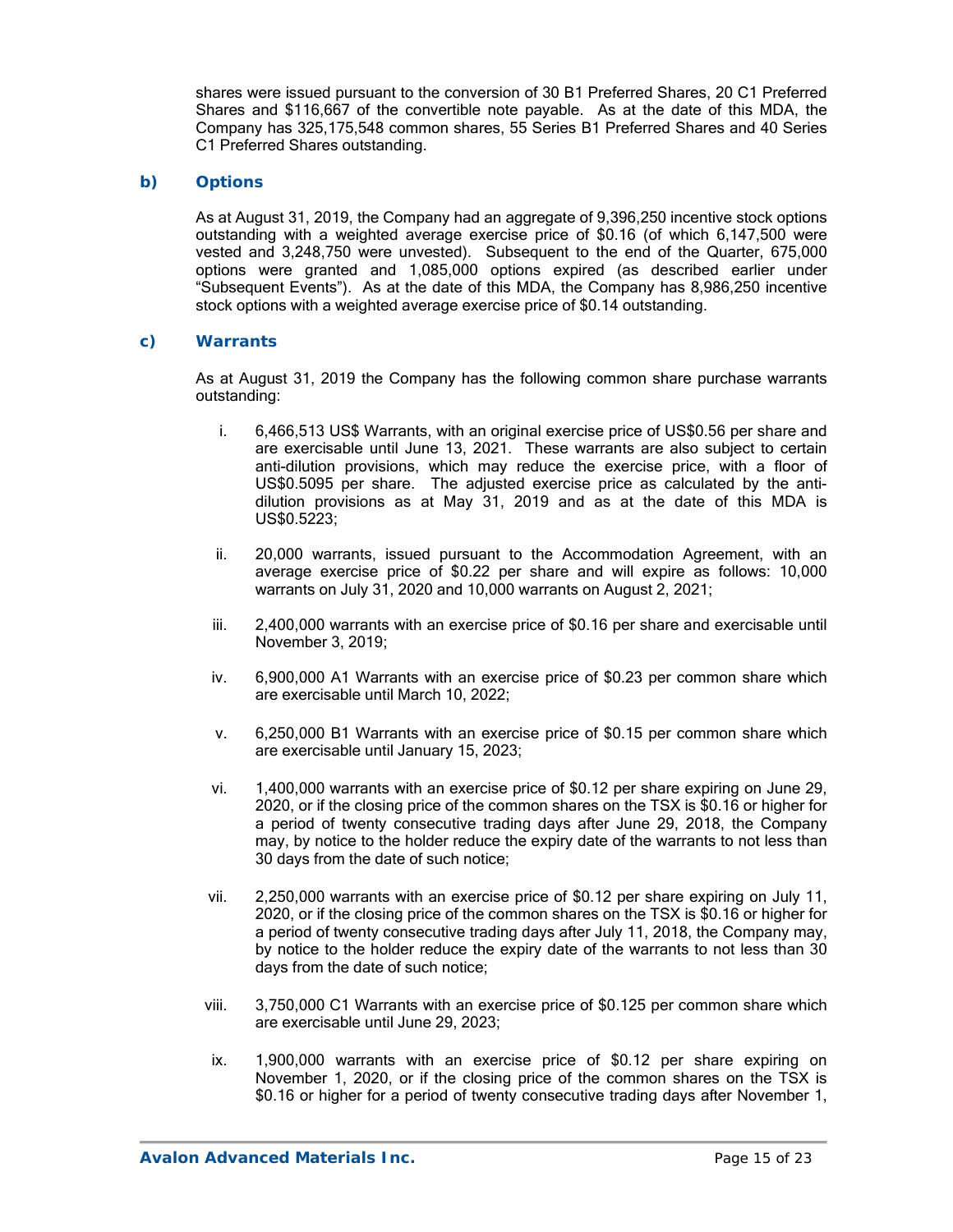2018, the Company may, by notice to the holder reduce the expiry date of the warrants to not less than 30 days from the date of such notice;

- x. 287,500 warrants with an exercise price of \$0.12 per share expiring on November 23, 2020, or if the closing price of the common shares on the TSX is \$0.16 or higher for a period of twenty consecutive trading days after November 23, 2018, the Company may, by notice to the holder reduce the expiry date of the warrants to not less than 30 days from the date of such notice; and
- xi. 4,575,000 warrants with an exercise price of \$0.07 per share expiring on November 30, 2021.

Subsequent to the end of the Year, 2,400,000 warrants with an exercise price of \$0.16 per share expired (as described earlier under "Subsequent Events").

The Company is also committed to issue 20,000 warrants to the NWTMN in two equal installments of 10,000 warrants upon the Nechalacho Project meeting certain milestones. These warrants will have a contractual term of five years and will have an exercise price based on the then current market price of the Company's common shares at the date of issue of the warrants.

#### *d) Brokers' Compensation Warrants*

As at August 31, 2019, the Company had the following compensation warrants outstanding:

- i. 288,000 compensation warrants with an exercise price of \$0.15 per common share, which are exercisable until November 3, 2019; and
- ii. 132,000 compensation warrants with an exercise price of \$0.15 per common share, which are exercisable until December 22, 2019.

Subsequent to the end of the Year, 288,000 brokers' compensation warrants with an exercise price of \$0.15 per share expired (as described earlier under "Subsequent Events").

### **Disclosure Controls and Procedures**

Disclosure controls and procedures are designed to provide reasonable assurance that material information is gathered and reported to senior management, including the Chief Executive Officer ("CEO") and Chief Financial Officer ("CFO"), as appropriate, to permit timely decisions regarding public disclosure.

Management, including the CEO and CFO, has evaluated the effectiveness of the design and operation of the Company's disclosure controls and procedures as of August 31, 2019. Based on this evaluation, the CEO and CFO have concluded that the Company's disclosure controls and procedures are designed effectively to provide reasonable assurance that the information required to be disclosed in annual filings, interim filings, or other reports filed or submitted under Canadian securities legislation, or reports filed or submitted under the U.S. Securities Exchange Act of 1934 is recorded, processed, summarized and reported within the time period specified in those rules.

During the process of review and evaluation, it was determined that the Company's disclosure controls and procedures are operating effectively as at August 31, 2019.

## **Internal Control over Financial Reporting**

The CEO and CFO are also responsible for the design of the Company's internal controls over financial reporting ("ICFR") to provide reasonable assurance regarding the reliability of financial reporting and the preparation of financial statements for external purposes in accordance with IFRS.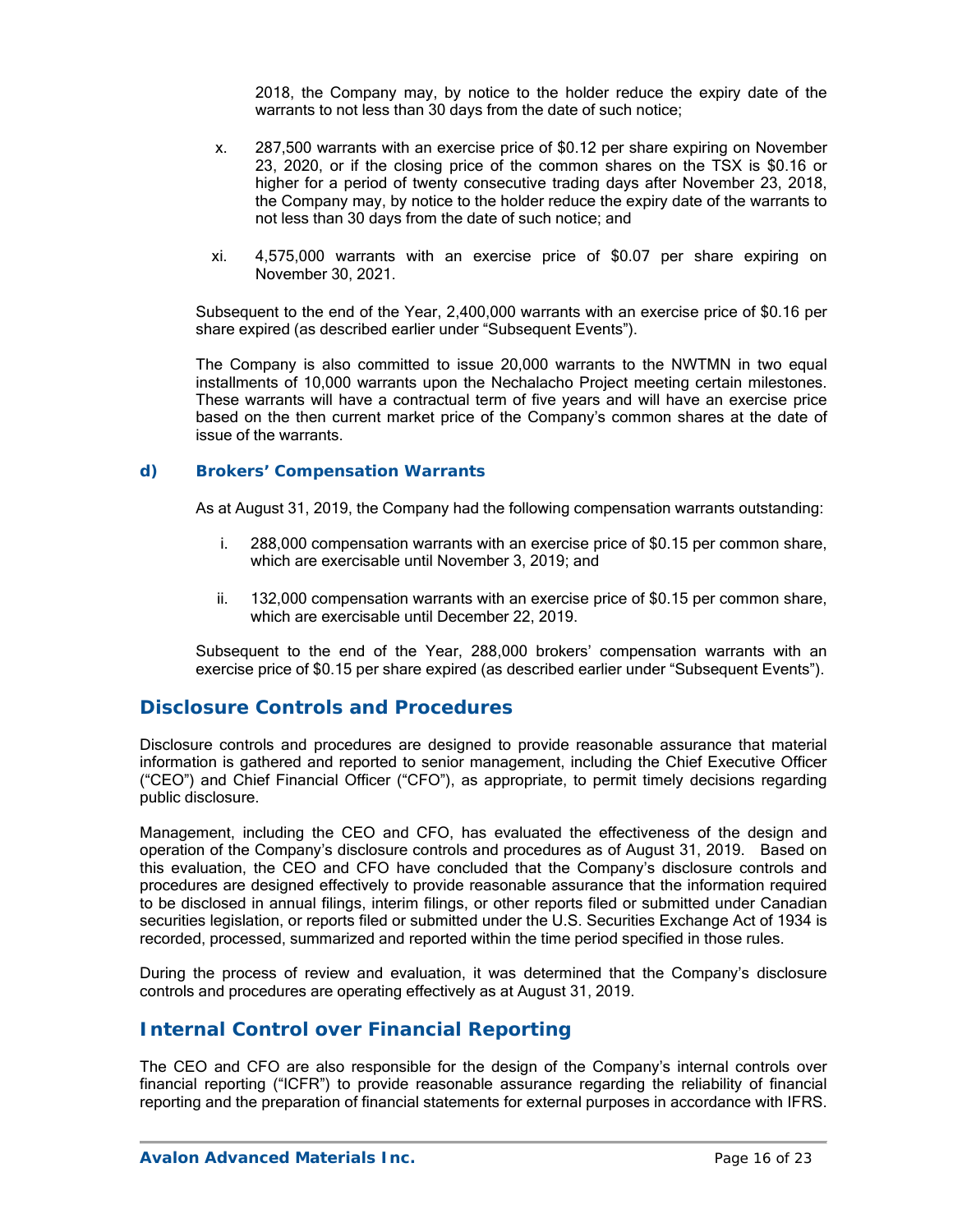Because of its inherent limitation, internal control over financial reporting may not prevent or detect misstatements.

Under the supervision, and with the participation, of the CEO and CFO, management conducted an evaluation of the effectiveness of the Company's ICFR based on the framework Internal Control – Integrated Framework (COSO 2013 framework) issued by the Committee of Sponsoring Organizations of the Treadway Commission. Based on that evaluation, the CEO and CFO have concluded that the design and operation of the Company's ICFR were effective as at August 31, 2019. No material weaknesses were identified by management during this evaluation.

There have been no changes to the Company's design of internal controls over financial reporting that occurred during the Quarter that materially affected, or are reasonably likely to affect, the Company's ICFR.

# **Critical Accounting Judgments and Estimation Uncertainties**

The preparation of the consolidated financial statements in conformity with IFRS requires that the Company's management make critical judgments, estimates and assumptions about future events that affect the amounts reported in the consolidated financial statements and the related notes thereto. Actual results may differ from those estimates. Estimates and assumptions are reviewed on an on-going basis based on historical experience and other factors that are considered to be relevant under the circumstances. Revisions to estimates are accounted for prospectively.

The Company has identified the following significant areas where critical accounting judgments, estimates and assumptions are made and where actual results may differ from these estimates under different assumptions and conditions and may materially affect financial results or the financial position reported in future periods.

Further details of the nature of these assumptions and conditions may be found in the relevant notes to the consolidated financial statements.

### *Key Sources of Estimation Uncertainty*

Information about assumptions and estimation uncertainties that have a significant risk of resulting in a material adjustment to the financial results or the financial positions reported in future periods are included in the following notes:

### Recoverability of Exploration and Evaluation Assets, Development Assets and Property, Plant and **Equipment**

The Company assesses its long-lived assets, specifically all exploration and evaluation assets, development assets and PPE at each reporting date to determine whether any indication of impairment exists. Where an indicator of impairment exists, a formal estimate of the recoverable amount is made, which is the higher of the fair value less costs of disposal and value in use. These assessments require the use of estimates and assumptions such as long-term commodity prices, discount rates, foreign exchange rates, future capital requirements, exploration potential and operating performance.

### Determination of Reserve and Resource Estimates

Mineral reserves and resources are estimates of the amount of ore that can be economically and legally extracted from the Company's exploration and development properties. The estimation of recoverable reserves is based upon factors such as estimates of commodity prices, production costs, production techniques, future capital requirements and foreign exchange rates, along with geological assumptions and judgments made in estimating the size and grade of the ore body. Changes in the reserve or resource estimates may impact the carrying value of exploration and evaluation assets, development assets, PPE, site closure and reclamation provision and amortization expense.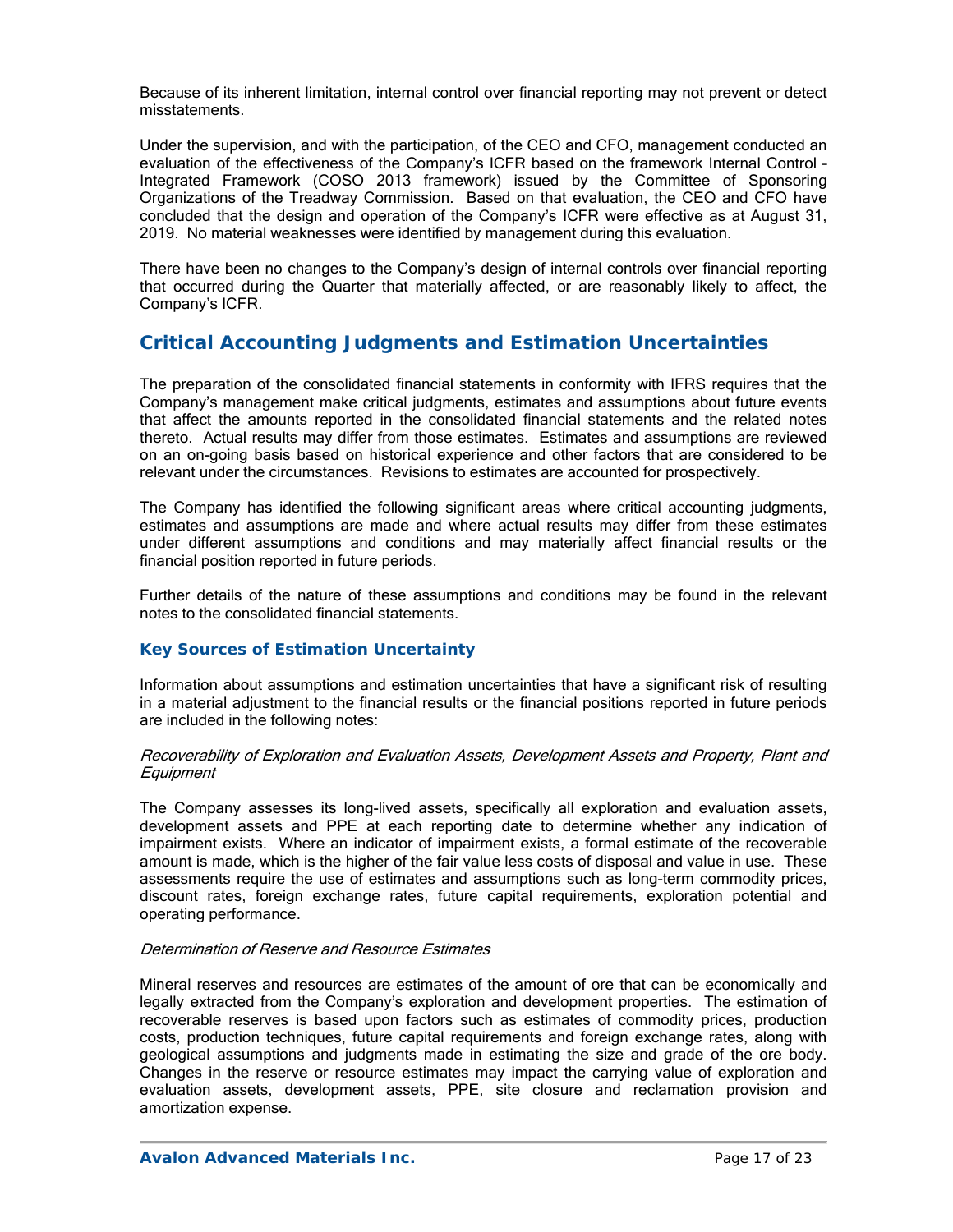### Fair Value of Share Based Payments and Warrants

The Company follows IFRS 2, Share-based Payment, in determining the fair value of share based payments. This calculated amount is not based on historical cost, but is derived based on assumptions (such as the expected volatility of the price of the underlying security, expected hold period before exercise, dividend yield and the risk-free rate of return) input into a pricing model. The model requires that management make forecasts as to future events, including estimates of: the average future hold period of issued stock options and compensation warrants before exercise, expiry or cancellation; future volatility of the Company's share price in the expected hold period; dividend yield; and the appropriate risk-free rate of interest. The resulting value calculated is not necessarily the value that the holder of the option or warrant could receive in an arm's length transaction, given that there is no market for the options or compensation warrants and they are not transferable. Similar calculations are made in estimating the fair value of the warrant component of an equity unit. The assumptions used in these calculations are inherently uncertain. Changes in these assumptions could materially affect the related fair value estimates.

#### Site Closure and Reclamation Provision

The Company's accounting policy for the recognition of a site closure and reclamation obligation requires significant estimates and assumptions such as: requirements of the relevant legal and regulatory framework, the magnitude of possible disturbance and the timing thereof, extent and costs of required closure and rehabilitation activity, and discount rate. These uncertainties may result in future actual expenditures differing from the amounts currently provided.

Site closure and reclamation provision recognized is periodically reviewed and updated based on the facts and circumstances available at the time.

### Property, Plant and Equipment - Estimated Useful Lives

Management estimates the useful lives of PPE based on the period during which the assets are expected to be available for use. The amounts and timing of recorded expenses for depreciation of PPE for any period are affected by these estimated useful lives. The estimates are reviewed at least annually and are updated if expectations change as a result of physical wear and tear, technical or commercial obsolescence and legal or other limits to use. It is possible that changes in these factors may cause significant changes in the estimated useful lives of the Company's PPE in the future.

### *Critical Judgments*

Information about critical judgments in applying accounting policies that have most significant effect on the consolidated financial statements are as follows:

#### Capitalization of Exploration and Evaluation Costs

Exploration and evaluation costs incurred during the year are recorded at cost. Capitalized costs include costs directly attributable to exploration and evaluation activities, including salaries and benefits of employees who are directly engaged in the exploration and evaluation activities. Administrative and other overhead costs are expensed. Exploration and evaluation costs incurred that have been determined to have future economic benefits and can be economically recoverable are capitalized. In making this judgment, management assesses various sources of information including but not limited to the geologic and metallurgic information, history of conversion of mineral deposits to proven and probable mineral reserves, scoping and feasibility studies, proximity of operating facilities, operating management expertise and existing permits.

## **Changes in Accounting Policies Including Initial Adoption**

The Company adopted the following new accounting standards during the Year: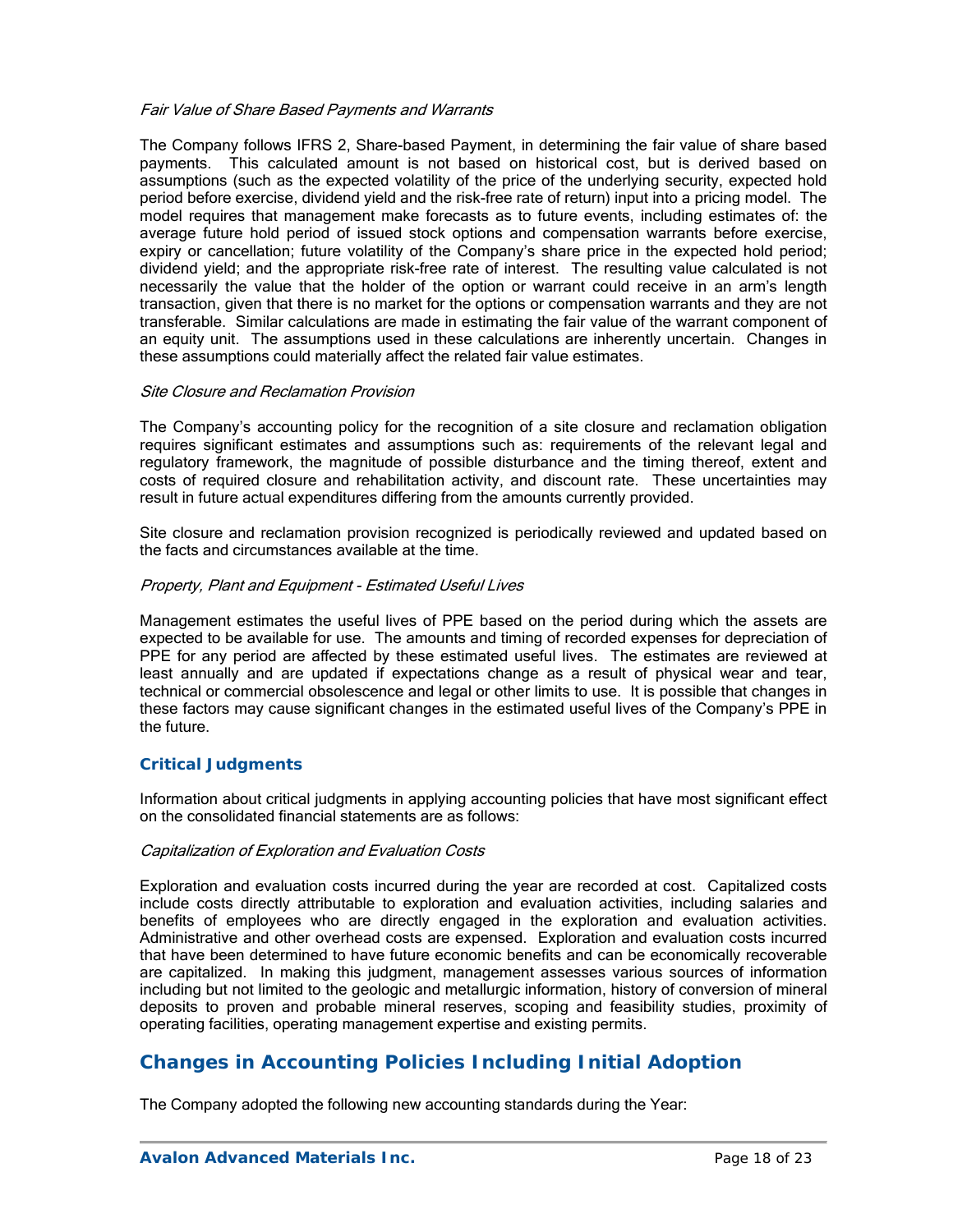*a) IFRS 9, Financial Instruments* 

On September 1, 2018, the Company adopted IFRS 9, "Financial Instruments" ("IFRS 9") which replaces IAS 39, "Financial Instruments: Recognition and Measurement" ("IAS 39"). The retrospective adoption of IFRS 9 had no material impact to the Company's consolidated financial statements.

#### Classification and Measurement

Under IFRS 9, financial assets are initially classified and subsequently measured at amortized cost, fair value through other comprehensive income ("FVOCI"); or fair value through profit or loss "FVTPL". A financial asset is measured at either amortized cost or FVTPL based on the business model in which the financial asset is managed and its contractual cash flow characteristics, unless the financial asset is required or designated to be classified and measured at FVTPL or FVOCI. On initial recognition of an equity instrument investment, the Company may irrevocably elect to measure the investment at FVOCI on an investment-byinvestment basis, where the changes in the fair value of equity instruments are permanently recognized in other comprehensive income and will not be reclassified to profit or loss. The election is made on an investment-by-investment basis.

IFRS 9 largely retains the existing requirements in IAS 39 for the classification and measurement of financial liabilities. Financial liabilities are measured at amortized cost, unless they are required to be measured at FVTPL (which generally include derivative liabilities or other financial liabilities which are held for trading), or the Company has irrevocably designated them at FVTPL on initial recognition.

Financial assets and financial liabilities at amortized cost are initially recognized at fair value plus or minus transaction costs that are directly attributable to the acquisition or issuance of the financial asset or financial liability, and are subsequently carried at amortized cost using the effective interest rate method, less any impairment. The changes in the fair value that are attributable to changes in the Company's own credit risk of financial liabilities elected at FVTPL are permanently recognized in other comprehensive income and will not be reclassified to profit or loss.

Financial assets and financial liabilities at FVTPL are initially recognized at fair value and transaction costs are expensed in the statement of profit or loss, and are subsequently measured at fair value. Any realized and unrealized gains and losses arising from the changes in fair value are included in the statement of profit or loss in the period in which they arise.

Financial assets at FVOCI are initially recognized at fair value plus transaction costs that are directly attributable to the acquisition of the financial asset, and are subsequently carried at fair value, with any unrealized gains and losses arising from the changes in fair value being included in other comprehensive income or loss. When debt financial assets are derecognized, the cumulative gains and losses previously recognized in other comprehensive income are reclassified to profit or loss. The changes in the fair value of equity instrument investments elected at FVOCI are permanently recognized in other comprehensive income and will not be reclassified to profit or loss.

The following table shows the original measurement categories under IAS 39 and the new categories under IFRS 9 for each class of the Company's financial assets and financial liabilities:

|                                         | <b>Measurement Category</b>                   |                |  |  |  |
|-----------------------------------------|-----------------------------------------------|----------------|--|--|--|
| <b>Financial Instrument</b>             | <b>IAS 39</b>                                 | <b>IFRS 9</b>  |  |  |  |
|                                         |                                               |                |  |  |  |
| Cash and cash equivalents               | Loans and receivables at amortized cost       | Amortized cost |  |  |  |
| Other receivables                       | Loans and receivables at amortized cost       | Amortized cost |  |  |  |
| Accounts payable                        | Other financial liabilities at amortized cost | Amortized cost |  |  |  |
| <b>Accrued liabilities</b>              | Other financial liabilities at amortized cost | Amortized cost |  |  |  |
| Convertible note payable                | <b>FVTPL</b>                                  | <b>FVTPL</b>   |  |  |  |
| Convertible redeemable preferred shares | <b>FVTPL</b>                                  | <b>FVTPL</b>   |  |  |  |
| Derivative liabilities                  | <b>FVTPL</b>                                  | <b>FVTPL</b>   |  |  |  |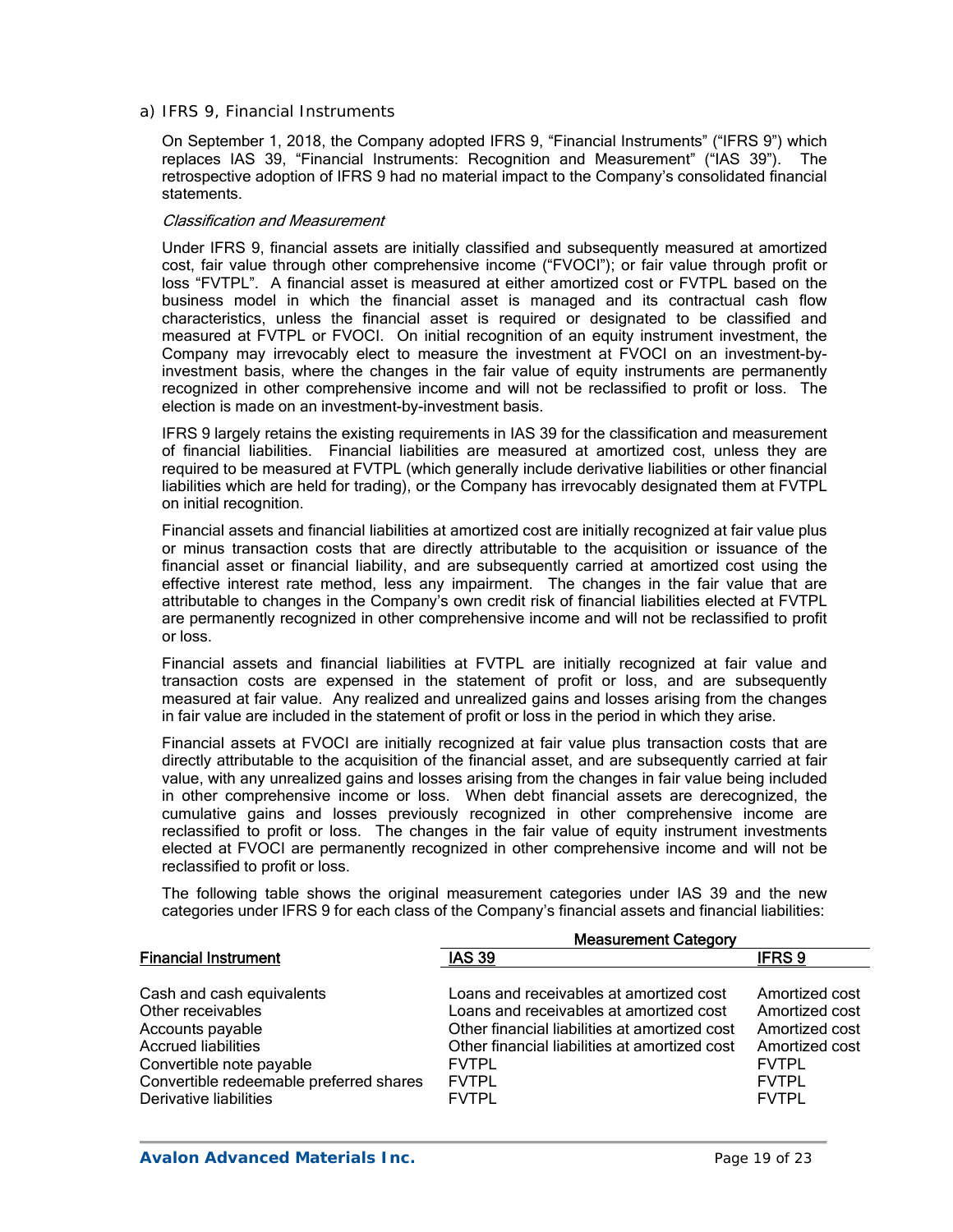#### Impairment of Financial Assets

IFRS replaces the "incurred loss" model in IAS 39 with a single forward-looking expected credit loss ("ECL") impairment model, which is based on changes in credit quality since initial recognition. The new impairment model is applied, at each reporting date, to financial assets measured at amortized costs or those measured at FVOCI (except for equity instrument investments). Any impairment losses recognized are charged to profit or loss, with the offsetting credit reducing the carrying amount of the financial assets that are measure at amortized cost. For financial assets measured at FVOCI, the impairment loss will be credited to other comprehensive income or loss.

There were no adjustments to the carrying amounts of the Company's financial instruments on the date of transition as a result of the transition from IAS 39 to IFRS 9.

#### *b) IFRS 15, Revenue from Contracts and Customers*

On September 1, 2018, the Company adopted IFRS 15, Revenue from Contracts and Customers ("IFRS 15"). IFRS 15 sets out the requirements for recognizing revenue that apply to all contracts with customers, except for contracts that are within the scope of the standards on leases, insurance contracts and financial instruments. IFRS 15 uses a control based approach to recognize revenue and establishes principles to address the nature, amount, timing and uncertainty of revenue and cash flows arising from an entity's contracts with customers. The Company currently does not have any operating revenue and therefore, the adoption of this new standard does not have any impact on the Company's consolidated financial statements.

## **Recent Accounting Pronouncements**

The following pronouncement is issued but not yet effective:

#### *IFRS 16, Leases*

IFRS 16, Leases ("IFRS 16") was issued by the IASB in January 2016, and will replace IAS 17 Leases ("IAS 17"). IFRS 16 specifies the methodology to recognize, measure, present and disclose leases. The standard provides a single lessee accounting model, requiring lessees to recognize assets and liabilities for all leases except for short-term leases and leases with low value assets. IFRS 16 substantially carries forward the lessor accounting requirements in IAS 17. IFRS 16 is effective for annual periods beginning on or after January 1, 2019, with early adoption permitted. A lessee will apply IFRS 16 to its leases either retrospectively to each prior reporting period presented; or retrospectively with the cumulative effect of initially applying IFRS 16 being recognized at the date of initial application.

The Company will adopt this standard effective September 1, 2019. Under this standard, the present value of lease commitments will be shown as a liability on the balance sheet together with an asset representing the right of use, including those leases classified as operating leases under the current standard IAS 17. This implies higher amounts of depreciation expense on the right of use assets and interest expense on lease liabilities will be recorded in the Company's statement of comprehensive loss in fiscal 2020 and future years. Additionally, a corresponding reduction in corporate and administrative expenses is expected from the elimination of lease expense.

The Company is in the process of completing its review and analysis of IFRS 16 and will apply IFRS 16 from the adoption date of September 1, 2019. The Company intends to apply the simplified transition approach and will not restate comparative amounts for the year prior to first adoption. Right-of-use assets and lease liabilities will be measured at the amount of the lease liability on adoption. Based on the information currently available, the Company estimates that it will recognize a lease liability and a right of use asset of approximately \$1,019,000 relating to the lease of its office premises as at September 1, 2019.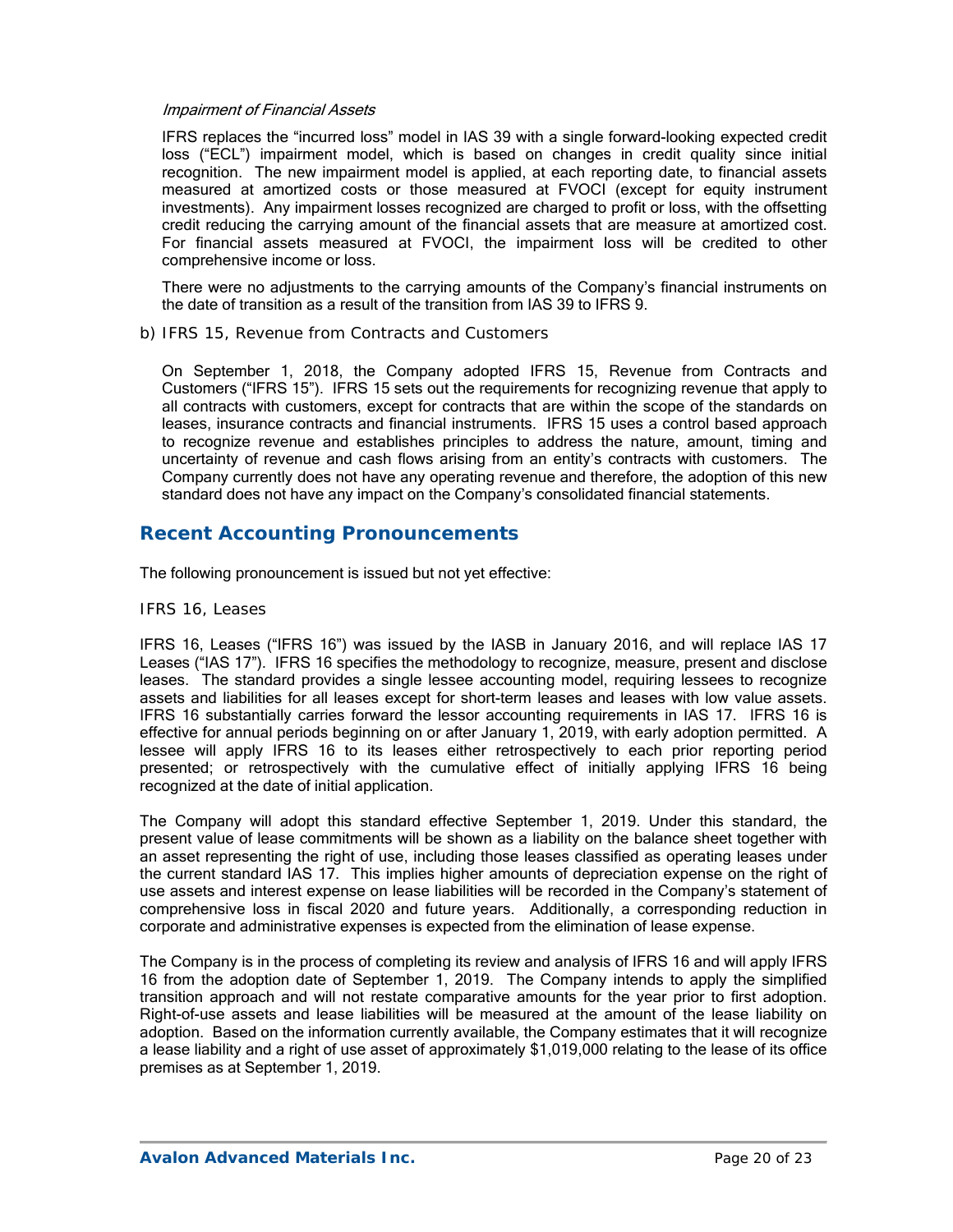# **Forward-Looking Statements, Risk Factors and Qualified Persons**

Certain of the statements that are not historical facts contained in this MDA are forward-looking statements that involve risks and uncertainties that could cause actual events or results to differ materially from estimated or anticipated events or results reflected in the forward-looking statements. Such forward-looking statements reflect the Company's current views with respect to future events and include, among other things, statements regarding targets, estimates and/or assumptions in respect of reserves and/or resources, and are based on estimates and/or assumptions related to future economic, market and other conditions that, while considered reasonable by management, are inherently subject to risks and uncertainties, including significant business, economic, competitive, political and social uncertainties and contingencies. These estimates and/or assumptions include, but are not limited to:

- grade of ore:
- mineral product and commodity prices;
- metallurgical recoveries;
- operating costs;
- achievement of current timetables for development;
- strength of the global economy;
- availability of additional capital; and
- availability of supplies, equipment and labour.

Factors that could cause the Company's actual results, performance, achievements, developments or events to differ materially from those expressed or implied by forward-looking statements include, among others, the factors described or referred to under "Description of the Business - Risk Factors" in the Company's Annual Information Form for the year ended August 31, 2019, and:

- risks related to the Company's history of losses, lack of operating history, ability to generate material revenues and continue as a going concern;
- risks related to establishing new mining operations in the event that the Company elects to proceed with the development of one of its mineral projects;
- risks related to the Company's need for additional financing;
- risks related to any joint venture or strategic alliances that may be entered into by the Company;
- risks related to closing of the sale of the near surface resources of the Nechalacho Project and the risk of one party's development plans negatively impacting the other's development plans;
- risks related to the progression of the Separation Rapids Lithium Project to a positive feasibility stage;
- risks related to securing product off-take agreements on a timely basis;
- risks related to the unique ore type at the Nechalacho Rare Earth Elements Project ("Nechalacho" or the "Nechalacho Project") and the Separation Rapids Lithium Project for which known metallurgical processes have not previously been applied;
- uncertainty related to title to the Company's properties as well as the risk of delays in obtaining licenses and permits as a result of local opposition, including uncertainty related to any challenges in connection with Indigenous land title claims and Indigenous rights;
- risks related to the possible existence of rights and interests of Indigenous groups, which may limit the Company's ability to develop its properties;
- risks related to the need to acquire properties for the hydrometallurgical plant and potentially a rare earth refinery for the Nechalacho Project;
- risks that actual capital costs, production schedules and economic returns for the Nechalacho Project may differ significantly from those anticipated by the Company;
- risks related to the demand for technology metals and minerals and fluctuations in their pricing;
- risks related to the demand for lithium and fluctuations in its pricing;
- risks related to competition and the actions of competitors;
- risks related to costs or delays in the commercialization of rare earth products;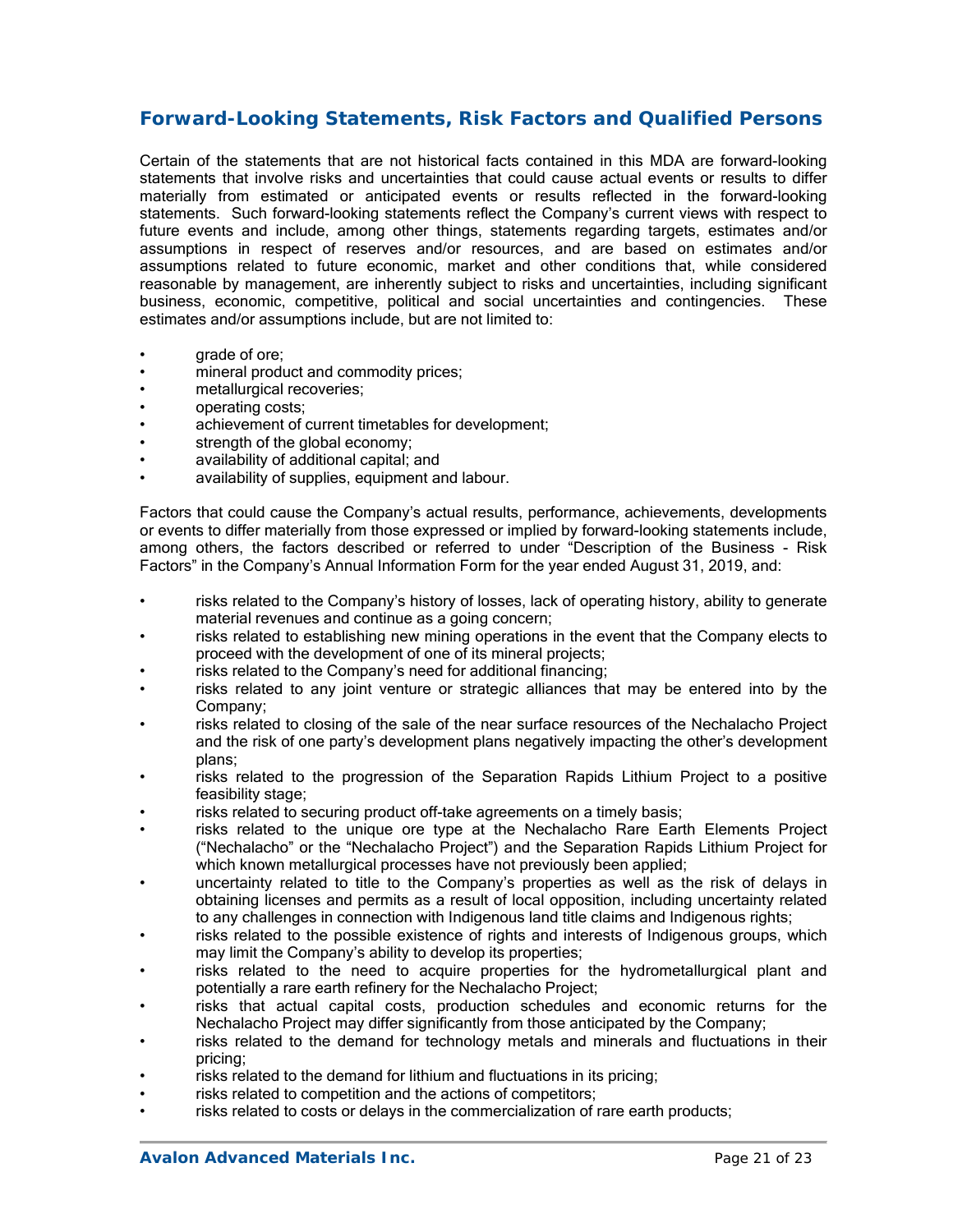- uncertainties related to the fact that the Company's mineral resources and mineral reserves are only estimates;
- risks related to the Company's ability to secure the required mineral tenure licenses at the East Kemptville Tin-Indium Project ("East Kemptville Project") which could adversely affect the Company's ability to conduct further studies and exploration activities;
- risks related to obtaining, maintaining and renewing licenses and permits, and the material costs, liabilities and obligations in connection therewith;
- risks that the Company will be subject to material costs, liabilities and obligations in connection with environmental laws, regulations and approvals and that approvals will not be available;
- uncertainties involving uninsured risks;
- risks related to possible shortages of supplies, equipment and labour;
- risks related to the Company's ability to attract and retain qualified management and technical personnel;
- uncertainty whether the Company will acquire commercially mineable ore deposits or whether the current mineral deposits identified by the Company can be developed as commercially viable ore bodies;
- risks inherent to the competitive nature of the mineral industry;
- risks related to the extensive federal, state, provincial, territorial and local laws and regulations to which the Company's activities are subject;
- risks related to the availability and reliability of adequate infrastructure;
- risks and hazards inherent to the mining industry;
- risks related to any changes in critical accounting estimates that adversely affect the Company's financial results;
- risks related to potential conflicts of interest of the Company's directors and officers who may have involvement with other resource companies;
- risks due to being a "passive foreign investment company" for U.S. purposes;
- risks related to fluctuations of currency exchange rates;
- risks related to share price volatility;
- risks related to dilution of existing shareholders;
- risks related to cybersecurity;
- risks related to not paying cash dividends;
- risks related to being a non-US corporation; and
- risks related to there being no market for the Company's warrants.

Most of the foregoing factors are beyond the Company's ability to control or predict. Although the Company has attempted to identify important factors that could cause actual results, performance, achievements, developments or events to differ materially from those described in forward-looking statements, there may be other factors that cause actual results, performance, achievements, developments or events not to be as anticipated, estimated or intended. There can be no assurance that the estimates and/or assumptions upon which these forward-looking statements are based will occur.

Readers can identify many of these statements by looking for words such as "believe", "expects", "will", "intends", "projects", "anticipates", "estimates", "continues" or similar words or the negative thereof. There can be no assurance that the plans, intentions or expectations upon which these forward-looking statements are based will occur.

The forward-looking statements contained herein are made as of the date of this MDA and are expressly qualified in their entirety by this cautionary statement. Readers should not place undue reliance on the forward-looking statements, which reflect management's plans, estimates, projections and views only as of the date hereof. The Company undertakes no obligation to publicly revise these forward-looking statements to reflect subsequent events or circumstances, except as required by applicable law.

The technical information included in this MDA, unless otherwise stated, has been reviewed and approved by Donald S. Bubar, P. Geo., President and Chief Executive Officer of the Company and